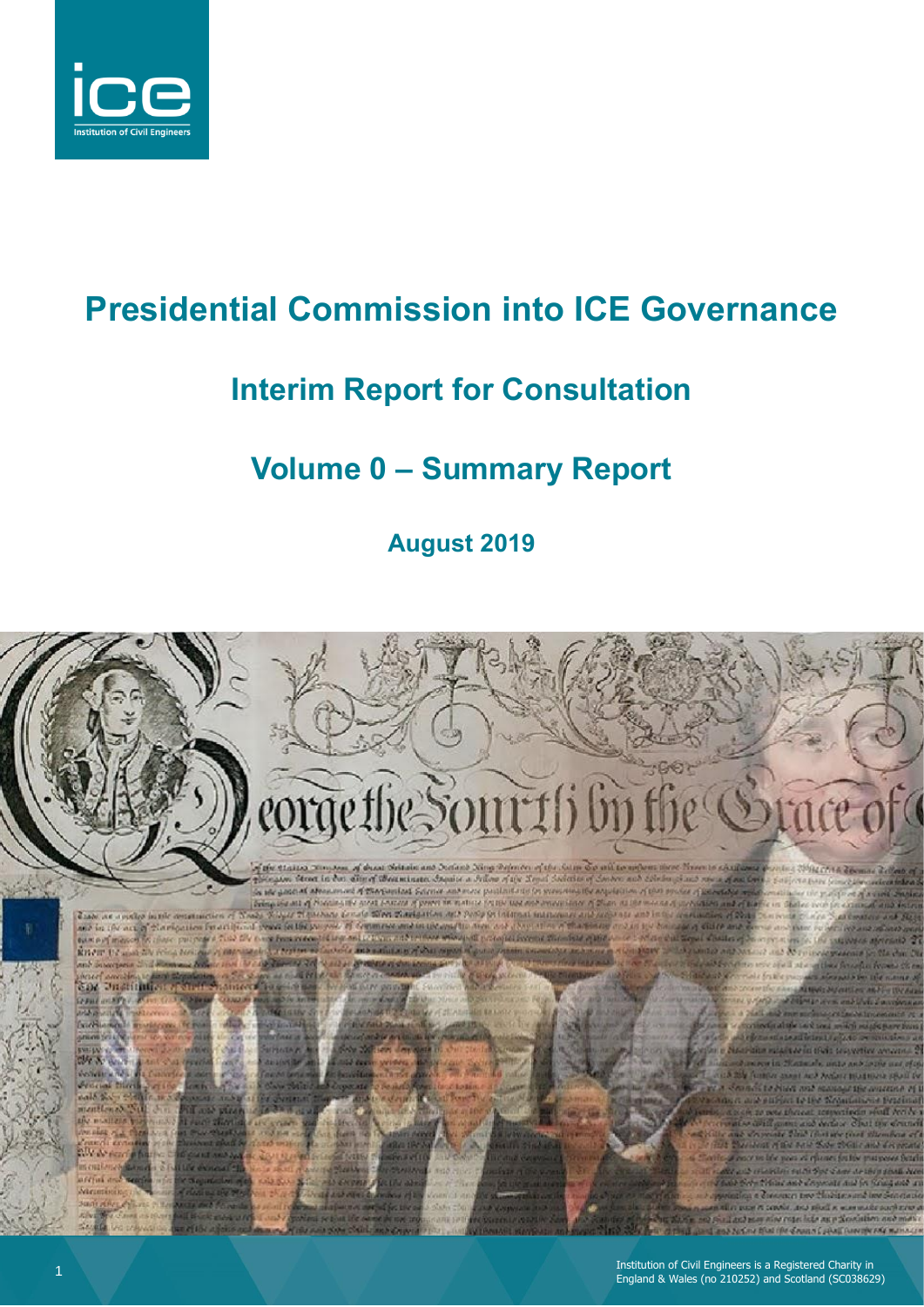### **Summary Interim Report**

- 1. Introduction
- 1.1 The Institution of Civil Engineers (ICE) has a noble purpose: to foster and promote the art and science of Civil Engineering. Or, in the words of our President, 'to improve lives in our global society'.
- 1.2 To fulfil that purpose and to serve society, the Institution needs to be a well-led and effective organisation. But it also relies on the engagement, enthusiasm and professionalism of its members, which is why it is known as a global membership organisation. The golden thread linking organisation, leadership and membership is good governance.
- 1.3 The Council of the Institution has set up a Presidential Commission into ICE Governance. The Commission is an advisory body. Its purpose is to review the governance of the Institution to ensure it delivers its Royal Charter objects as effectively as possible, and to make recommendations to the Council and Trustee Board.
- 1.4 This is the summary version of the Commission's Interim Report. It summarises the first two stages of the Commission's work: evidence-gathering and development of interim proposals. The report and its 19 Interim Findings have been unanimously endorsed by the Commission.
- 1.5 The Interim Report forms the basis for further consultation with ICE members, Trustee Board, Council and others, which the Commission will take into account in developing its Final Report.

#### 2. About the Institution of Civil Engineers

- 2.1 The ICE is a professional membership body, relying heavily on its 92,000 civil engineer members, particularly those who actively engage in its activities.
- 2.2 The Institution is also a charity and, as with all charities, it exists to provide public benefit. ICE's charitable object is the same as its Royal Charter object: to foster and promote the art and science of civil engineering. It does so mainly by educating, qualifying and regulating civil engineers.
- 2.3 So, while the Institution is a membership organisation which could not function without its members, it exists not for the benefit of its members but for the public good.
- 2.4 The current ICE Governance arrangements are defined in the Royal Charter, the By-Laws, the Regulations and the Terms of Reference for the Trustee Board and the Council.
- 2.5 In summary, the Institution's top-level governance arrangements comprise:
	- **■** a Trustee Board of 12 members, responsible for governance decisions, where the board and individual trustees take collective responsibility; and
	- **■** a 38-member Council whose main role is advisory, debating the strategic issues for civil engineering and the profession, tendering advice to and representing the views of the membership to the Trustee Board, and with some approval powers.
- 2.6 These governance arrangements were introduced during 2018. In June 2018 the ICE Council (which at the time was the trustee body) put proposals to change the Institution's governance structure to a ballot of the members. While consideration of that process is not within the Commission's remit, it is important to understand the context.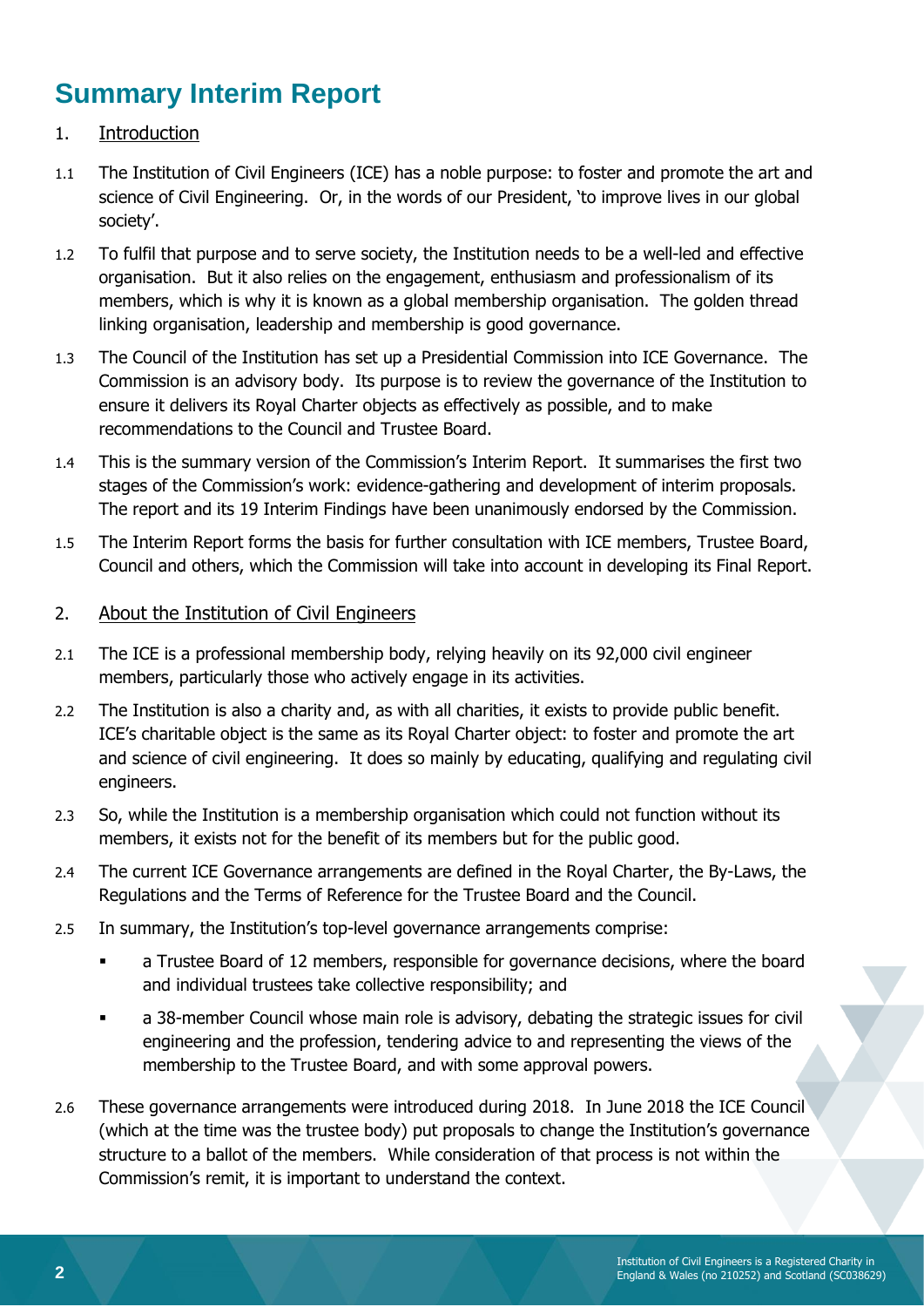- 2.7 Soon after the ballot proposals were announced, some ICE members expressed concern at a lack of information about the proposed governance changes. Before the member ballot closed, the Institution received a petition to hold a Special General Meeting, where the resolutions to be tabled expressed disappointment with ICE's handling of the ballot and called on the Council to formulate new proposals for ICE governance following extensive consultation.
- 2.8 When the ballot closed on 16 July 2018, the proposed governance changes had been approved by around 70% of those voting. And on 31 July 2018, the SGM resolutions were carried by 60% to 65% of members present at the meeting.
- 2.9 A special Council meeting was held on 4 September 2018 to consider the position. The Council continued to believe the governance changes were broadly the right approach; and it had legal advice to say there was no alternative but to implement the changes approved by the membership; this occurred on 6 November 2018. At the same time, the Council accepted the results of the SGM and recognised the legitimate concerns expressed at that meeting about the need for effective communications. It therefore decided to accept the result of the SGM and implement a full governance review.

#### 3. About the Commission

- 3.1 The ICE Council established a Presidential Commission into ICE Governance to undertake the review, in line with resolutions passed at the SGM.
- 3.2 The Commission has ten members who reflect the diverse nature of the Institution and include a number of external members with strong experience of governance.
- 3.3 The Commission's Terms of Reference require it to:
	- a. consult widely within the Institution as to what our members expect in relation to the principles of Institution governance and the options for the governance models - the Commission should seek the views of the full spectrum of the membership;
	- b. take account of the views of ICE UK regions and international associations;
	- c. take account of the guidance from the Charity Commission and Engineering Council;
	- d. take account of the governance arrangements in similar bodies;
	- e. consider how the Institution's governance arrangements can help it to seize opportunities and manage risk in a rapidly changing environment, both now and in the future;
	- f. consider how to make Special General Meetings more accessible to ICE voting members;
	- g. consider means to identify and nominate the best candidates for the ICE President and Vice-President;
	- h. consider options for appropriate governance of the Institution, setting out those emerging options to the Council and Trustee Board during 2019; and,
	- i. having regard to Council's views and member consultation, make a recommendation to the ICE Council and Trustee Board.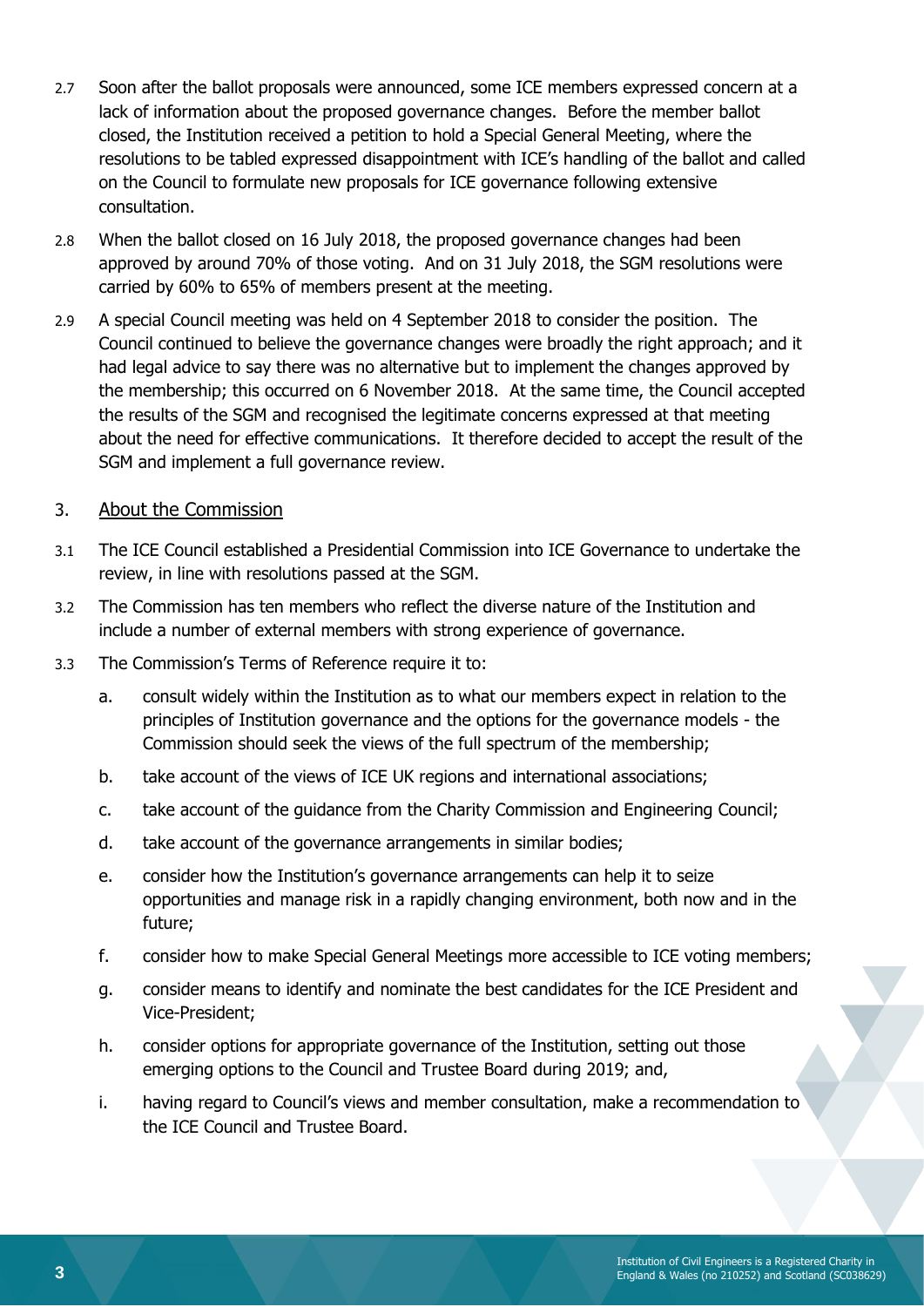- 3.4 The Commission is undertaking its work in three stages:
	- Stage 1: Consult widely on the key principles and issues for the good governance of an Institution like ICE. Receive evidence and submissions from ICE members and stakeholders, hold discussions with most of the main ICE Boards and Committees, consult the Specialist Knowledge Societies, and review the governance of comparator organisations.
	- Stage 2: Develop Options for Future ICE Governance. The Commission will consider the key issues identified, and evidence gathered, during Stage 1 and look at the options for future governance of the ICE.
	- Stage 3: Consult and Report on Future Options. The Commission will publish, and consult widely on, an Interim Report setting out the emerging positions and options. It will take account of the feedback and finalise its recommendations to the Council and Trustee Board towards the end of 2019.
- 3.5 The Commission has tried hard to communicate effectively with ICE members, in line with our Terms of Reference, through a dedicated web page prominently linked on the ICE home page and in seven emails to all ICE members, including one directly from the Chair as well as a Viewpoint column in the February issue of New Civil Engineer.

#### 4. Gathering Information and Evidence

- 4.1 During Stage 1 of its work, the Commission gathered significant background information and evidence from a wide range of sources as to the key principles and issues for the good governance, and heard a range of opinion about the Institution's current governance arrangements introduced in November 2018.
- 4.2 The Commission consulted by:
	- taking formal evidence at open sessions from 14 ICE members representing a wide range of views, grades and geographical locations as well as an independent specialist in trustee governance;
	- **EXECT** seeking the views of ICE members through the communications noted above and a consultation pack on the webpage;
	- holding facilitated workshops with most of the main ICE boards and committees using the consultation pack to stimulate debate;
	- seeking the views of the ICE's 15 Specialist Knowledge Societies; and
	- researching the governance arrangements of 9 comparator Institutions in engineering and the built environment.
- 4.3 Our Stage 1 consultations were most valuable in helping the Commission to determine the scope of the key issues to be addressed and to understand the wide range of views, sometimes opposing views, on those issues.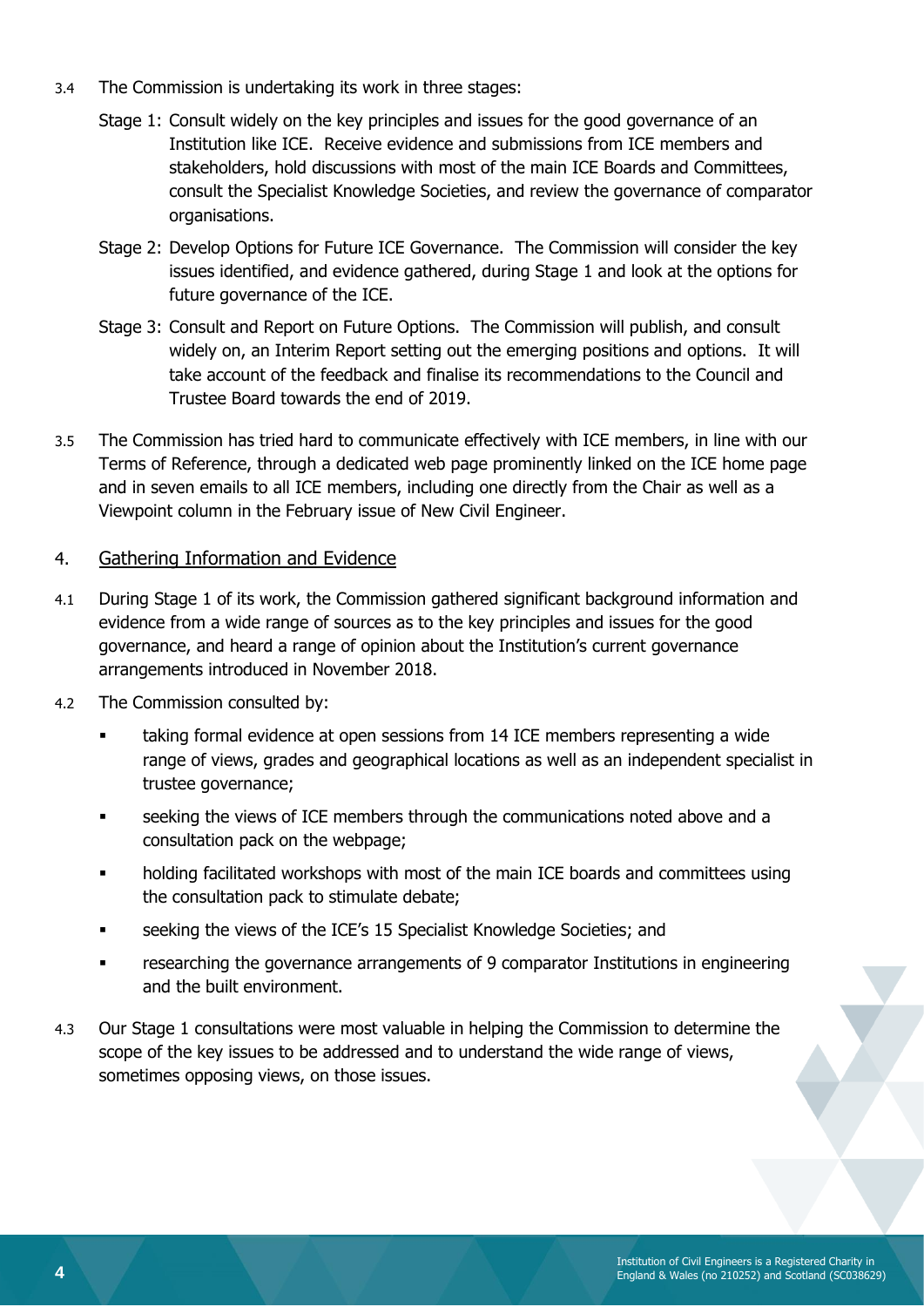#### 5. ICE's Top-Level Governance Structure

- 5.1 The Commission has considered from first principles the fundamental issue of the ICE's toplevel governance structure.
	- Should the trustee body be a large Council or a compact Trustee Board?
	- **•** Is the current arrangement of a compact Trustee Board with a larger, mainly advisory Council an appropriate structure?
	- Are there compelling reasons to go back to a large Council as the trustee body?
- 5.2 For more than a decade, ICE operated with a 44-member Council as trustees, with a 13 member Executive Board which was not prescribed in the By-Laws. Although the Council was asked to approve all major decisions, in practice the Executive Board was the de facto decision-making body. While that arrangement worked reasonably well, it was not appropriate to expect the Council as trustees to take legal responsibility for decisions effectively taken by a subset of their membership (the Executive Board). One of intentions of the 2018 governance changes was to recognise the current arrangements by adopting the model of a compact Trustee Board and a larger, mainly advisory Council. So, in many ways, those changes largely placed formal governance around the existing practice.
- 5.3 However, one of the key themes emerging from the consultation is the perception, and in some cases the strong perception, that ICE's governance arrangements have become remote from, and lack accountability to, ICE members. Some submissions indicated a view that the Trustee Board is out of balance, with the influence of the three Council members elected by the Council being heavily outweighed by the eight (nominated) members of the Presidential team and the member nominated by the Trustee Board's NomCo. This is exacerbated because each member of the Presidential team is in charge of a portfolio, whereas the others are not.
- 5.4 In other evidence, a trustee (not on the Presidential team) said this is not the reality. While the Commission has not formally observed Trustee Board or Council meetings, we heard from multiple sources that, in both the current Trustee Board and the previous Executive Board, the approach is and was constructive and collegiate, with no evidence of the Presidential team operating to confound the others in this regard. In addition, we heard that the current Trustee Board sees itself and the Council as two bodies working harmoniously to serve the Institution.
- 5.5 But whether it is perception or reality does not really matter perception can be just as powerful. And, in any case, we should develop governance arrangements that will endure for the long term, should they be tested by a different culture in the future.
- 5.6 To assist with considering this strategic issue from first principles, the Commission took advice from two specialists in trustee governance – one a former Charity Commissioner and the other the Vice- Chair of The Association of Charitable Organisations. The advice covered:
	- **•** the preferred size of a trustee board to govern effectively;
	- ensuring the Trustee Board has the range of skills needed to carry out the its work;
	- the need for all trustees to be able to make an effective contribution to the debate; and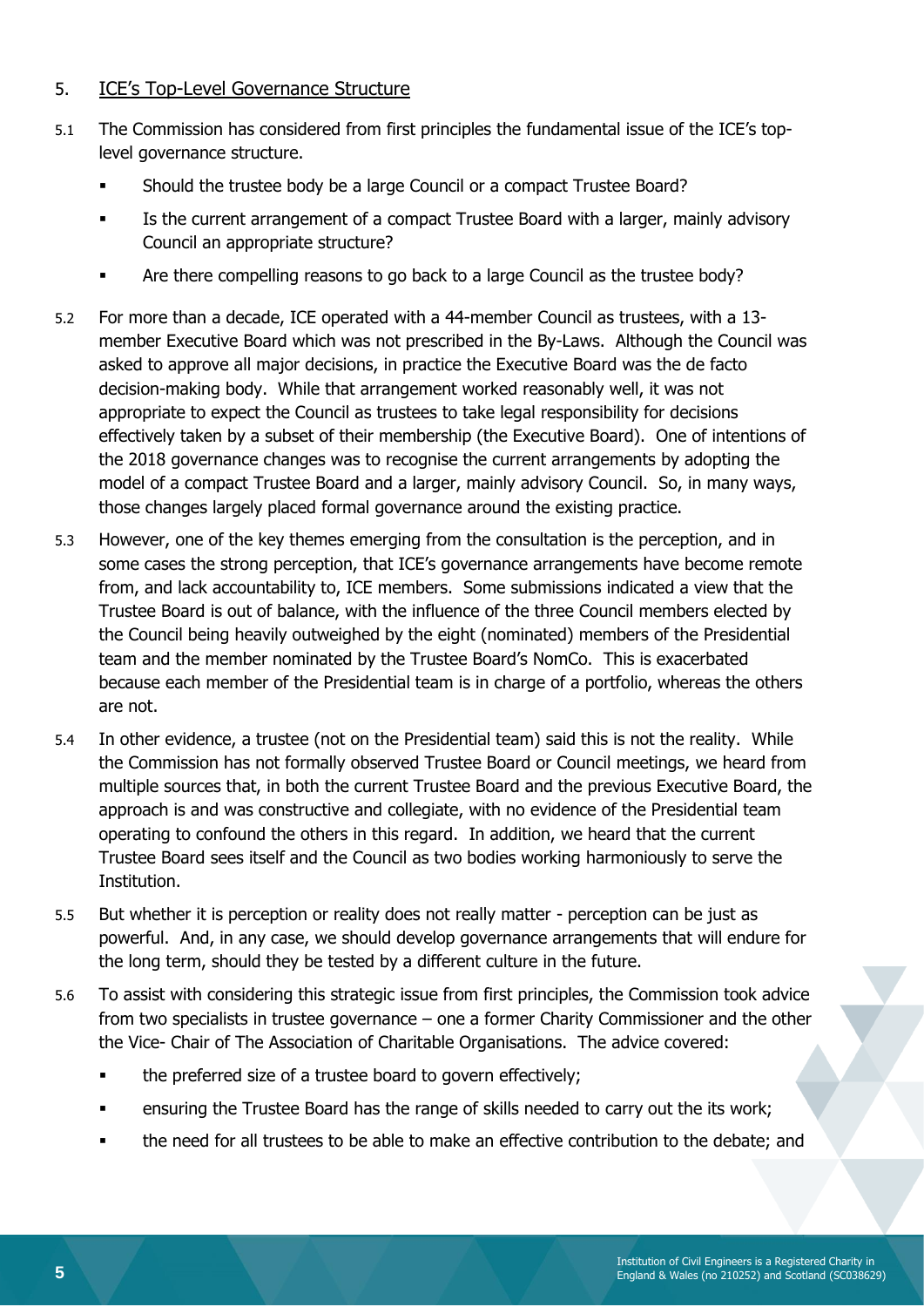- the fundamental principle that trustees are individually and collectively responsible for the decisions of the trustee board - the larger the Trustee Board, the more difficult it is to uphold this fundamental principle.
- 5.7 The Commission found the key reasons in favour of a compact Trustee Board with a larger, mainly advisory Council appear to be:
	- to make decisions effectively, providing clear and consistent direction;
	- to allow every trustee to make a meaningful contribution to numerous trustee decisions in a way that allows each to take individual and collective responsibility;
	- to strengthen board effectiveness, timely decision-making, legal compliance and accountability;
	- to focus on risks and opportunities in a rapidly changing environment;
	- to avoid the previous practice of expecting the Council as trustees to take legal responsibility for decisions effectively taken by a subset of their membership (the Executive Board); and
	- to benefit from the advice of the larger, representative Council on strategic issues facing the profession and the Institution.
- 5.8 In the Stage 1 consultation, the weight of opinion was in favour of a compact Trustee Board and a larger, mainly advisory Council (subject to the important proviso of reconsidering the balance on the Trustee Board and the method of appointing trustees).
- 5.9 However, a significant minority in the Stage 1 consultation advocated a return to the previous arrangement of a large Trustee Council. The two key reasons were:
	- the need for the Trustee Board to be larger so it can fully represent the various ICE grades and geographical locations, and therefore demonstrate better accountability to the members; and
	- the need to avoid narrow thinking by a smaller, and perhaps unrepresentative decisionmaking group.
- 5.10 These are important points, perhaps addressed to some extent by the presence of the mainly advisory Council in the current arrangements, together with the proposals in later sections of this report to change the balance, composition and method of appointing the Trustee Board and the proposals to strengthen the role of the Council.
- 5.11 On the question of representation, the Commission explored with an independent trustee governance specialist and former Charity Commissioner (in an open evidence session) the concept that the trustee board of a membership organisation should represent various constituencies. In discussion he said that:
	- It is important for a board to understand the views of its members and, in the case of a charity, its beneficiaries.
	- **EXECT** It is a gift to the charity when trustees use their perspectives and experiences, but they are not trustees to champion a particular view.
	- Trustees sometimes assume that they must speak for, or vote in accordance with the wishes of, the group they represent – but that is a misunderstanding. Their role is to make decisions in the best interests of the organisation as a whole.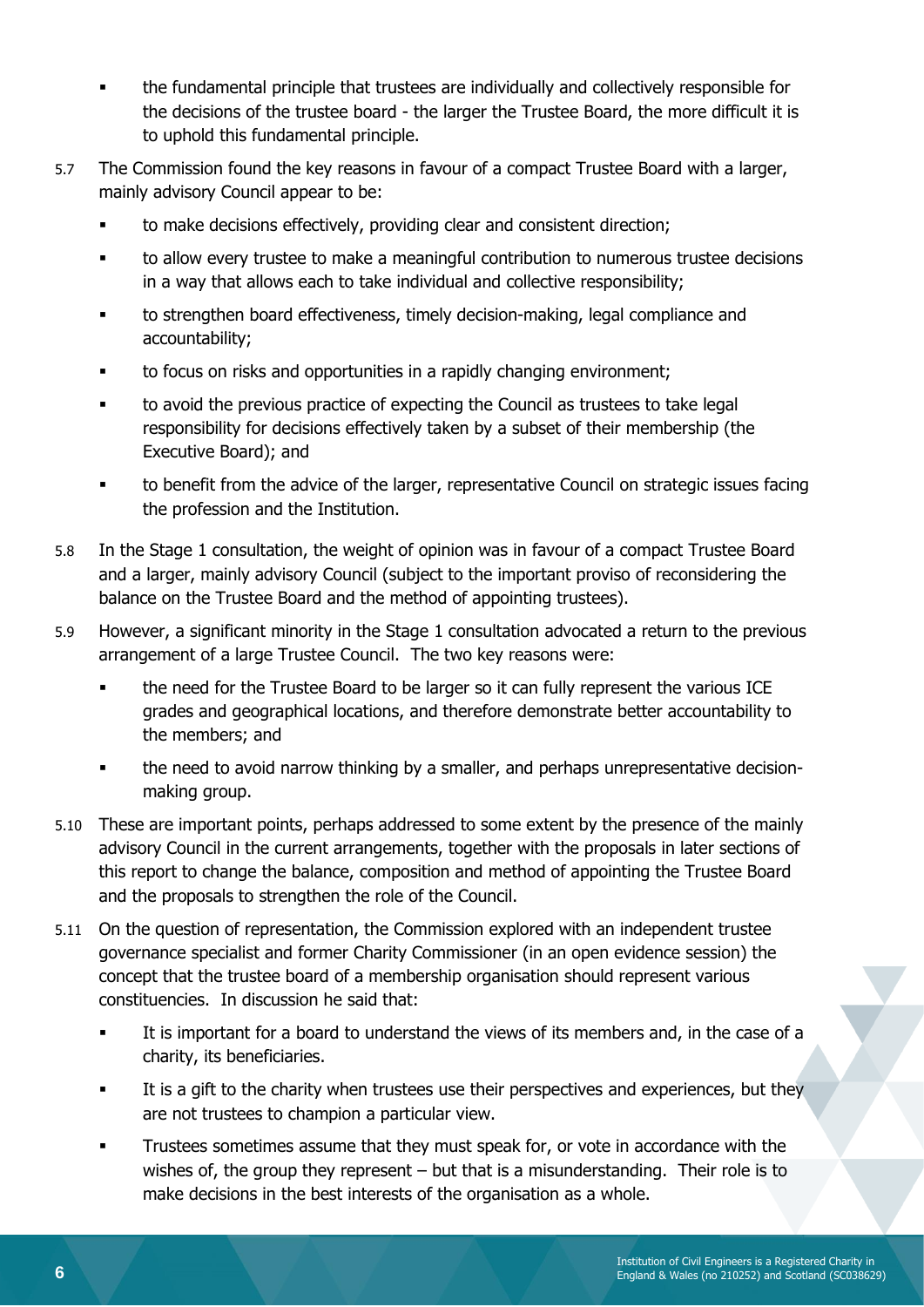- The best place for representatives is in a representative or advisory body (such as a Council).
- The board must be careful to ensure that it is focused on the required skill set, rather than trying to be directly proportional of the beneficiaries or members.
- 5.12 This advice is underlined by the Charity Commission publication 'The Essential Trustee', which makes clear that a trustee must act in the Charity's best interests. The Commission is therefore clear that the role of each trustee is to act in the interests of ICE as a whole, rather than to represent the views of any particular group or constituency.
- 5.13 On balance, therefore, it seems that the weight of argument favours the proposition of a compact Trustee Board, with a larger, mainly advisory Council (subject to considering the balance, composition and method of appointing the Trustee Board).
- 5.14 The Commission then tested this proposition against guidance from Charity regulators and the governance arrangements of comparator organisations.
- 5.15 Good practice for the governance of charities, including guidance as to the size of the Trustee Board, is given in the Charity Governance Code for Large Charities which says that 'a board of at least five, but no more than 12 trustees is typically considered good practice'. The Code is endorsed and supported by the Charity Commission for England and Wales (the Charity Commission), which encourages all Charities to read, follow and apply it, proportionate to their charity. The Scottish Council for Voluntary Organisations' guidance on the question of the size of the trustee board is: 'It is good practice for your charity to have at least three trustees, usually consisting of: a chair, secretary and treasurer. There is no upper limit of trustees you can have, but too many could become unmanageable'.
- 5.16 The proposition of a compact Trustee Board of around 12 members with a larger, mainly advisory, Council is also largely in line with the nine comparator bodies – professional institutions in the engineering and built environment sectors<sup>1</sup>.
- 5.17 All of this evidence provides strong endorsement of the proposition that a compact trustee board of 12 or 13 members would be appropriate for an Institution such as ICE. It is clear that a trustee board of 44 members (the number in ICE's previous trustee Council) or a 25 member trustee Council (as suggested in one of the evidence sessions) would significantly exceed the guidance and current practice of other professional membership organisations.
- 5.18 Having considered the issues carefully, in depth, and from first principles, the Commission has concluded that:
	- a compact Trustee Board of the size proposed in section 6:
		- is able to take effective decisions, giving clear and consistent direction;
		- is collectively accountable and legally compliant;
		- focuses on risks and opportunities in a rapidly changing environment;
		- allows each trustee to make a meaningful contribution to debate and decisions, taking individual and collective responsibility; and
		- encourages trustees to act in the best interests of the organisation as a whole, rather than represent the views any particular group.

 $\overline{a}$ 

<sup>1</sup> IChemE, IET, CIHT, IMechE, IStructE, CIWEM, RIBA, RTPI and RAEng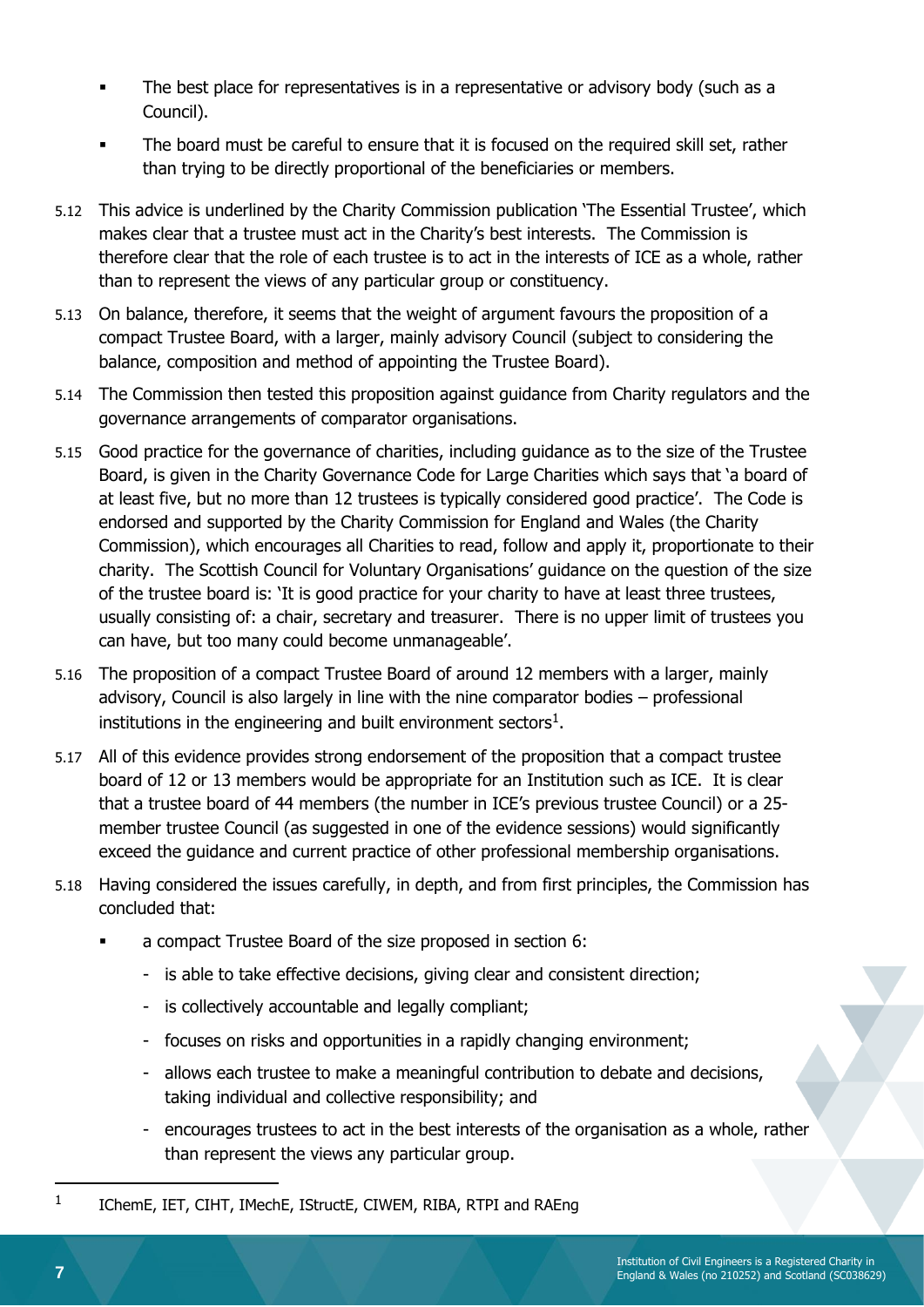- the 38-strong Council, comprising directly elected members representing the various grades and geographical locations, is well-placed to act as a valuable advisory body, ensuring a breadth of views on key issues facing the profession and the Institution; and with some approval functions;
- these high-level governance arrangements largely align with the maximum number of trustees recommended as good practice by the Charity Governance Code; and
- they are largely in line with those of the nine comparator bodies.
- 5.19 The Commission believes the proposals in later sections of this report (to change the balance, composition and method of appointing the Trustee Board, and the proposals to strengthen the role of the Council) will address the concerns expressed by some in the Stage 1 consultation about the balance of the Trustee Board.

#### 5.20 **Interim Finding 1**

The Commission **recommends** that ICE's top-level governance structures should comprise a compact Trustee Board with a larger, mainly advisory, Council. This is subject to considering the balance of the Trustee Board, the method of appointing its members and other matters discussed later in this Interim Report.

#### <span id="page-7-0"></span>6. Composition and Balance of the Trustee Board

- 6.1 There appears to be a strong case to re-balance the ICE Trustee Board to address any perception that:
	- the influence of the three Council members elected by the Council is heavily outweighed by the eight members of the Presidential team and the other member nominated by the NomCo; and
	- there are 8 members 'in charge of things' (because the President and various VPs are each in charge of a portfolio, with defined responsibilities) and the other four are there as an (imbalanced) counter-weight.
- 6.2 One way of doing so is to adopt the key principle that a majority of Trustee Board members should be elected either directly or indirectly by the ICE voting membership.
- 6.3 This principle is satisfied by the Commission's proposed configuration for the Trustee Board below. This proposal would normally have 12 members but, exceptionally, the Commission believes an increase to 13 could be justified if required to fill a skills gap.

#### Proposed Configuration of the Trustee Board

- President
- 3 Succeeding Vice Presidents
- 7 elected members (to serve for 3 years with the opportunity for a further 3)
- 1 member nominated by the NomCo and approved by the Council (to serve for 3 years with the opportunity for a further 3)
- if required, a second member nominated by the NomCo and approved by the Council (to serve for a specified time)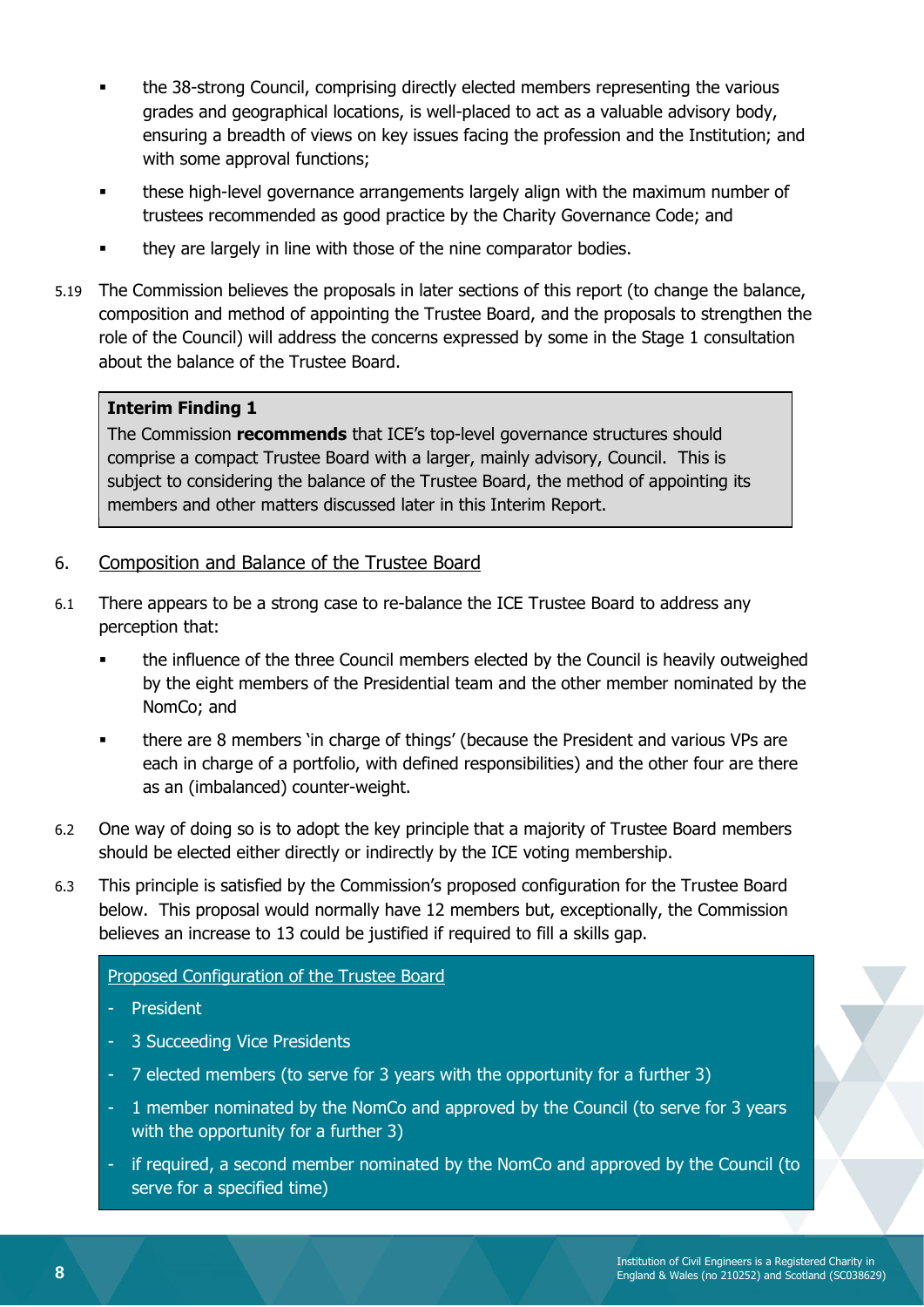- 6.4 In the normal configuration of 12 members, this means that the number of trustees who are nominated reduces from nine (75%) under the current arrangements to five (42%) in the proposed arrangements. Conversely, the number of trustees who are elected more than doubles from three (25%) to seven (58%).
- 6.5 Given the significance of the balance of the Trustee Board, it is vitally important for trustees to attend and discharge their responsibilities. The Commission believes the quorum for Trustee Board meetings should increase from the current 6, to at least 7 trustees. In addition, we make a recommendation in Interim Finding 13 that the Trustee Board should have the power to dismiss a member for persistent non-attendance and other justifiable reasons.

The Commission **recommends** the key principle that a majority of Trustee Board members should be elected by the ICE voting membership (subject to further consideration as to the method of election in section [7\)](#page-9-0) giving the proposed Trustee Board configuration shown above, with a quorum of at least seven.

- 6.6 In the previous governance arrangements, the concept of having seven Vice Presidents, each responsible for a portfolio, was appropriate in the context of a 44-member trustee Council. However, this has not translated well to the Trustee Board, giving rise to the perception that there are eight trustees (the President and seven Vice Presidents) with specific responsibilities, who therefore out-rank, and collectively outweigh, the four other trustees who have only general trustee responsibilities.
- 6.7 In trustee governance, all trustees have collective responsibility for the decisions of the board and for the direction and leadership of the body.
- 6.8 It therefore seems appropriate to support a key principle that all trustees should have equal levels of responsibility. Each trustee should normally lead on a portfolio.

#### **Interim Finding 3**

The Commission **recommends** the key principle that all trustees should have equal levels of responsibility with each trustee normally leading on a portfolio.

- 6.9 Currently, there is provision for one member of the Trustee Board to be co-opted to allow the Trustee Board to fill a gap in its skills, knowledge, experience and diversity by nominating an ICE member who might not be a member of Council or might not otherwise volunteer to stand for election.
- 6.10 There could be circumstances where, in order to fill a particular skills, experience or diversity gap for a limited period, there should be the provision to nominate a second such member, increasing the Trustee Board for a specified period.
- 6.11 Some trustee and charity boards reserve the right to nominate someone who is not a member, to fill a skills gap and to acknowledge that the Institution, as a charity, exists for the public benefit. It is likely that, in an Institution as large as ICE, it should be possible to find a member with the required profile to fill these nominated posts. However, it would be prudent for ICE to make provision to appoint a non-member if required in exceptional circumstances.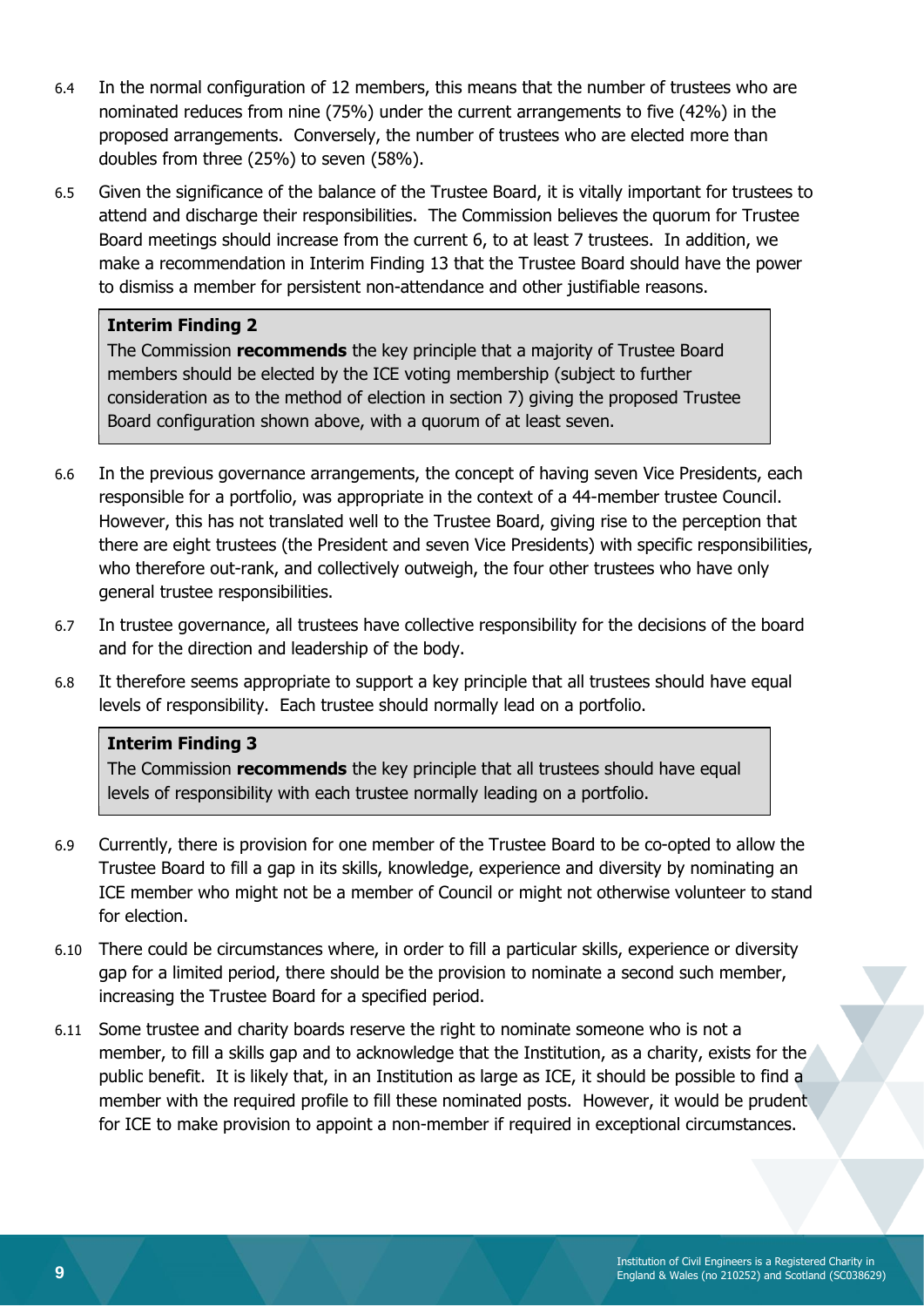The Commission **recommends** the key principle that:

- one member of the Trustee Board should be nominated by the NomCo and approved by the Council;
- **•** if necessary, a second such member may be nominated by the NomCo and approved by the Council to fill a particular gap for a limited period, increasing the Trustee Board number for that period; and
- exceptionally, there should be provision to nominate a trustee who is not an ICE member.
- **6.12** The Commission endorses the good practice of a trustee board being aware of the external and internal environment by regularly inviting selected guests to present to and, where appropriate, to observe board meetings. The Commission believes this should particularly include aspiring members.

#### <span id="page-9-0"></span>7. Method of Election to the Trustee Board

- 7.1 In Interim Finding 2 the Commission recommends the key principle that a majority of Trustee Board members should be elected by the ICE membership. We propose that seven members out of a Trustee Board of 12 (or exceptionally 13) members are elected. This section considers the options for electing these trustees. It is likely that two, or sometimes three, trustees will need to be elected each year.
- 7.2 The Commission identified a range of options for electing the seven elected members to the Trustee Board, and narrowed these to a shortlist of four, as follows:
	- Option A: Election by ICE voting members from an open candidate list

Applications to serve as a trustee are invited from the ICE membership. Any member may stand regardless of their skills or experience. All voting members of the ICE are entitled to vote for the candidate of their choice. The candidates who receive the highest number of votes are elected to fill the number of vacancies.

Option B: Election by ICE voting members from a focused candidate list

The Trustee Board reviews its composition in terms of skills, knowledge, experience and diversity (a key responsibility of Trustees as recommended by the Charity Governance Code). For each position available, the Trustee Board identifies a candidate profile to optimise the mix. The profile could include a requirement for particular knowledge of skills, previous governance experience, or a particular ICE grade or geographical location (eg UK Regions or International Areas). Applications are invited from ICE members who feel they meet the required profile for each vacancy. These are reviewed by the NomCo to establish a list of candidates who meet the requirements for each vacancy. All voting members of the ICE are entitled to vote for the candidate of their choice. The candidate who receives the highest number of votes for each vacancy is elected.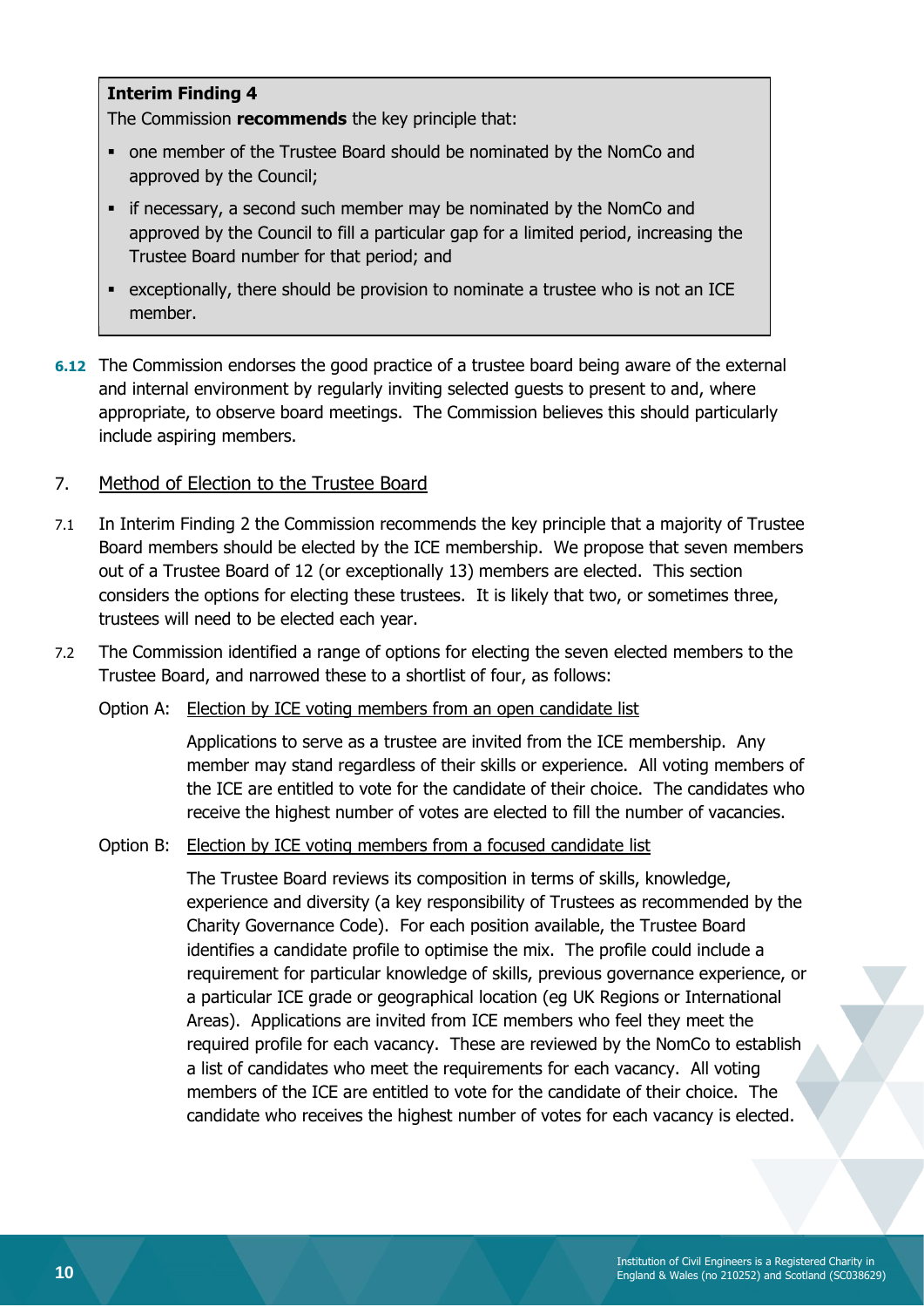#### Option C: Election of Council members by the Council

In this option, the Trustee Board reviews its composition in terms of skills, knowledge, experience and diversity (a key responsibility of Trustees as recommended by the Charity Governance Code). For each position available, the Trustee Board identifies a candidate profile to optimise the mix. Applications are invited from Council members who meet those requirements and who wish to stand for election. These are reviewed by the NomCo which establishes a list of candidates who meet the requirements for each vacancy. Council members vote for the candidates having regard to the required qualities. The elected trustees will serve for three years, even if their term on Council expires during that period.

#### Option D: A combination of Option B and Option C in two separate elections

Option D would combine Options B and C to provide, say, three trustees directly elected by voting members from a focussed candidate list and four members elected from and by the Council.

As an example, four trustees elected from and by the Council would allow the opportunity for Council to elect a trustee with responsibility for:

- Council liaison / Vice Chair of Council;
- **■** Learning Society;
- UK Regions; and
- International.
- 7.3 The Commission's interim conclusions on the four options are:
	- 7.3.1 Option A is intuitively democratic, but it is unlikely to meet the fundamental requirement of electing trustees with the skills, experience and diversity required by the Trustee Board. It is therefore contrary to universally accepted good practice and the recommendations of the Charity Governance Code. Also, the low proportion of ICE members who normally vote (circa 9%) makes this election process susceptible to single issue candidates (who may find it difficult to act in the interests of the organisation as a whole) or to candidates from large firms (who will be supported by their colleagues). Finally, it weakens the influence of the Council who will no longer be able to elect any of their peers to the Trustee Board and it will be less likely that members of Council will also be on the Trustee Board, weakening links between the two bodies. For these reasons, the Commission does not recommend Option A.
	- 7.3.2 Option B is democratic because any ICE member who meets the skills, experience and diversity requirements for the vacant Board position may stand for election by all voting members. It is therefore in line with the Charity Governance Code. However, it weakens the influence of the Council who will no longer be able to elect any of their peers to the Trustee Board and it will be less likely that members of Council will also be on the Trustee Board, weakening links between the two bodies.
	- 7.3.3 Option C will elect Council members who have already been elected by ICE voting members. The candidates will meet the skills, experience and diversity requirements for the vacant Board position election. It is therefore in line with the recommendations of the Charity Governance Code. It maintains the influence of Council as candidates will be elected by and from the Council members, based on personal knowledge and track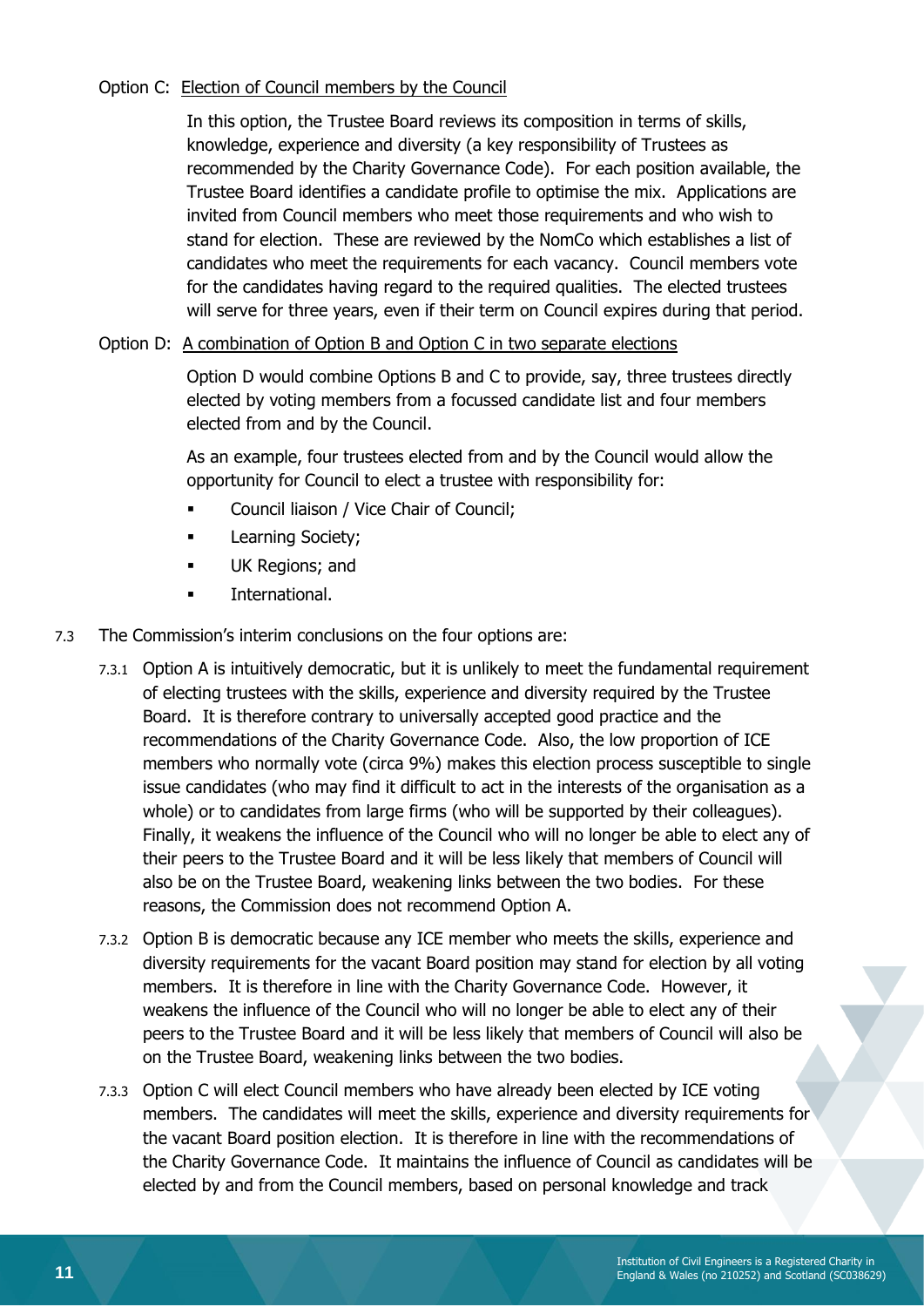record. However, there may not be sufficient members of Council to satisfy the required skills, experience and diversity profile.

- 7.3.4 Option D appears to combine the advantages of Options B and C, while mitigating their disadvantages. It is likely to produce a Trustee Board with the optimum mix of skills, knowledge, experience and diversity. Some trustees are nominated and directly elected by the voting members and others drawn from and elected by the Council (who themselves have been elected by the voting members). It maintains the influence of Council.
- 7.4 The Commission's interim preference is for Option D, but we wish to test that by consulting on the relative merits of Options B, C and D.
- 7.5 Accordingly, the Commission makes the following interim finding:

#### **Interim Finding 5**

The Commission seeks further views on three of the four options for electing seven members to the Trustee Board:

- Option B: Election by ICE voting members from a focused candidate list ie any ICE member who meets the requirements for the vacant trustee position can stand.
- Option C: Election of Council members by the Council noting that Council members have already been elected by ICE voting members.
- Option D A combination of Option B and Option C in two separate elections. This would provide, say, three and four trustees respectively.

#### 7.6 Voting Rights for Graduate Members

- 7.6.1 Currently, Graduate members may only vote to elect the three Graduate Members of Council. In evidence, GSNet and the Graduates on Council advocated that aspiring members should be included in membership ballots.
- 7.6.2 An alternative view is that, if these are aspiring members, then there must be something to aspire to. That aspiration is professionally qualified membership of the Institution, which comes with the privilege of voting rights.
- 7.6.3 These are significant issues but are outside the Commission's Terms of Reference; however, the ICE Trustee Board, Council and GSNet may wish to give further consideration to the issue of wider voting rights for selected membership grades in due course.

#### 8. The Nomination Committee

- 8.1 Currently, a Nomination Committee (NomCo) is established by, and reports to, the Trustee Board. It is an influential committee, which plays a key role in shaping the Trustee Board by nominating Vice Presidents and a member of the Trustee Board. Nominations made by NomCo, if endorsed by the Trustee Board, are then passed to the Council for approval.
- 8.2 The practice of identifying and considering individuals is clearly sensitive and confidential. However, the Commission was impressed with the degree of transparency offered by the Chair of NomCo in his evidence, which we have published with his agreement.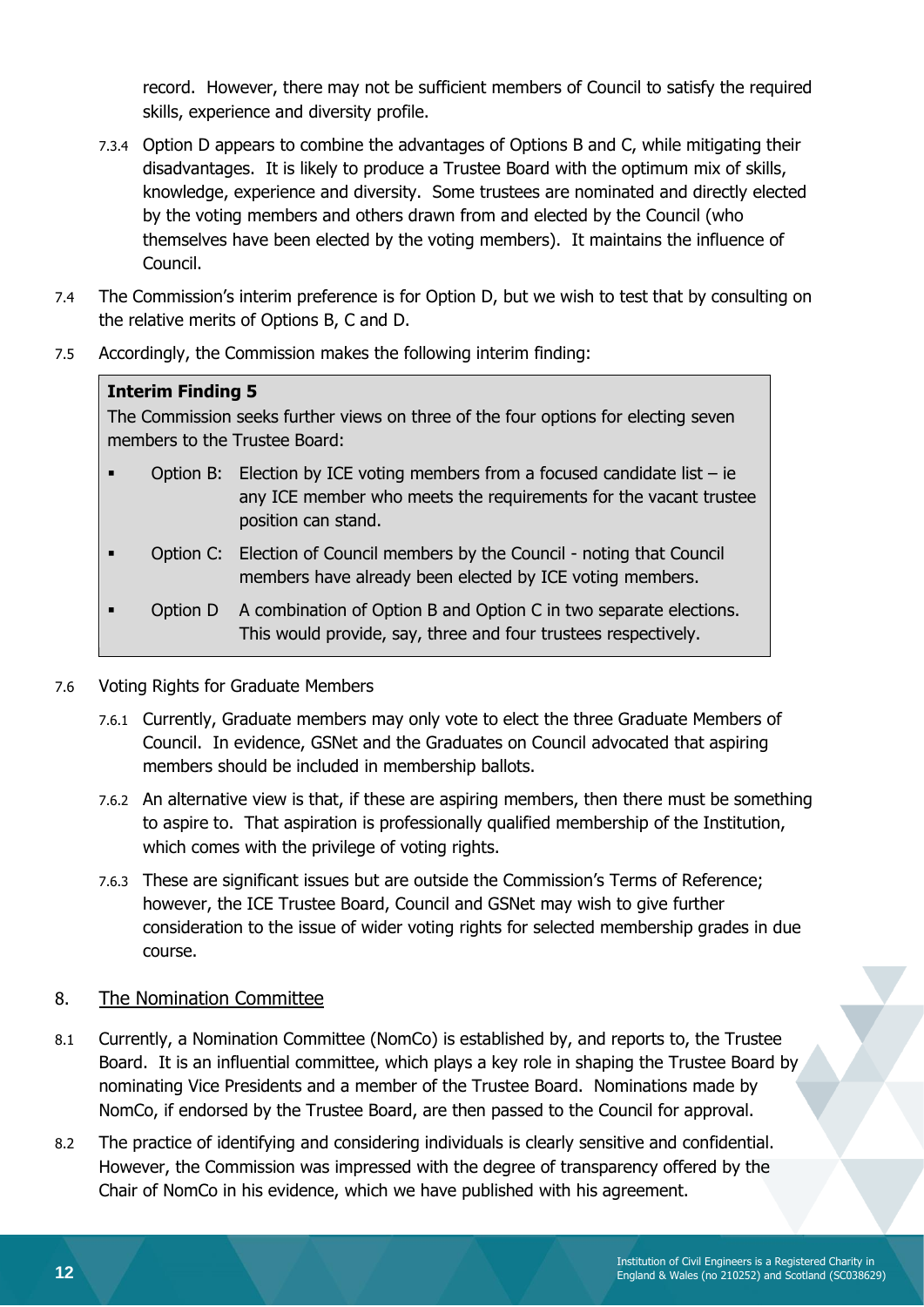- 8.3 Given the necessary confidentiality, any NomCo faces the difficult task of winning the confidence of the organisation it serves. This is likely to be assisted by:
	- **•** appointing a Chair of the highest integrity (as ICE has done);
	- **•** ensuring the right balance of NomCo membership; and
	- adopting rigorous processes, balancing necessary confidentiality with appropriate transparency.
- 8.4 The key requirement for NomCo members is that, collectively, they should:
	- be clear as to the expectations and requirements of the various roles; and
	- have a wide knowledge of ICE members who would be suitable for nomination to the various positions.
- 8.5 Under the current Terms of Reference approved by the Trustee Board, the NomCo comprises six to ten members of the Institution as follows:
	- a Past-President of the Institution (Chair)
	- President (ex-officio)
	- **■** Senior Vice President (ex-officio)
	- at least three members of the Council elected by the Council;
	- up to four other ICE members appointed by the Trustee Board on the advice of the Chair of the Nomination Committee.
- 8.6 The Commission believes it is right that a majority of the NomCo members should be drawn from the Council, which itself has been elected by ICE voting members and represents a wide range of grades and geographical locations. It is appropriate that the NomCo should include the President and Senior Vice President. There is also merit in having some members of NomCo who are ICE members but not necessarily Council members, given that some Council members may not be able to serve (perhaps because they are candidates for nomination) and to ensure the widest possible knowledge of candidates outside the current governance structures.
- 8.7 In evidence, GSNet and Graduates on Council recommended there should be an aspiring member (ie a Graduate Member or Student Member) on the NomCo. The Commission accepts that proposal because it recognises aspiring members as the future of our profession and so they should be involved in the important decision making about the senior leadership of the Institution. All other grades of membership already have the opportunity to be represented on the NomCo.
- 8.8 Accordingly, the Commission makes the following recommendation: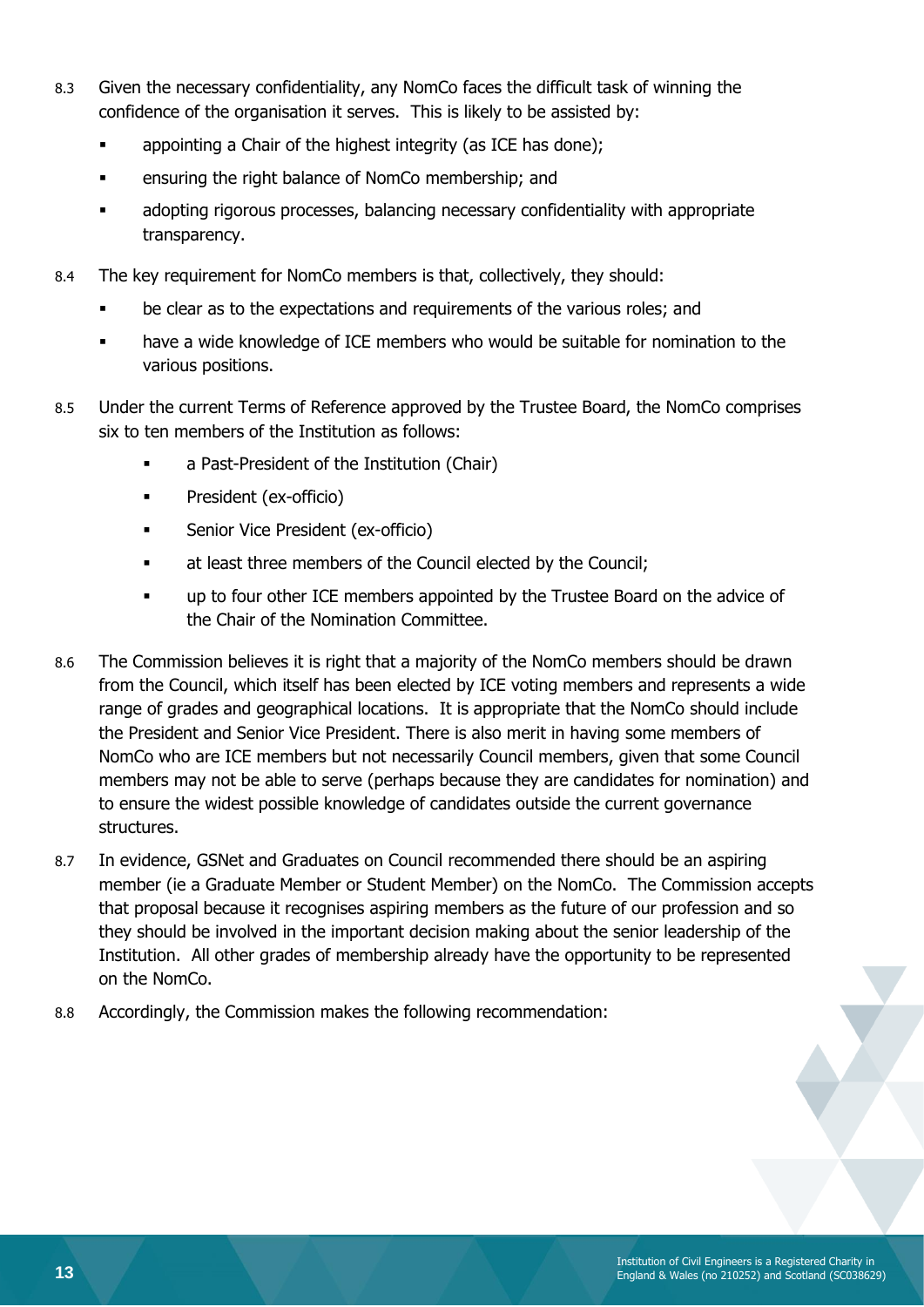The Commission **recommends** that NomCo comprises between eight and twelve members of the Institution, including:

- a Past-President of the Institution (Chair);
- the President;
- **the Senior Vice President:**
- **■** a Graduate or Student member nominated by GSNet;
- at least four and no more than eight other members, a majority of whom must be members of the Council elected by the Council (irrespective of whether they are members of the Trustee Board) with the others appointed by the Trustee Board on the advice of the Chair of the Nomination Committee.
- 8.9 In addition, the Commission makes several recommendations in relation to the NomCo process:

#### **Interim Finding 7**

The Commission **recommends** that NomCo:

- identifies a role specification for any position it is considering, setting out the specific characteristics needed;
- **•** gathers detailed information as to how the candidates under consideration meet the role specification and makes nominations on that basis;
- demonstrates to the Trustee Board and Council how the nominee meets the required characteristics of the role; and
- publishes a summary of the process in a NomCo Annual Report, while respecting the confidentiality of the nominations process.
- 8.10 The Commission recognises the importance of the Institution's Disciplinary Board and Professional Conduct Panel and makes the following recommendation for appointments to those bodies:

#### **Interim Finding 8**

The Commission recommends that NomCo makes the nomination to fill any vacancy in the Chair of the Disciplinary Board and the Chair of the Professional Conduct Panel, for approval by the Trustee Board and in accordance with the Disciplinary Regulations.

Each Chair should then nominate the members of their respective body, ensuring compliance with the requirements set out in the Disciplinary Regulations, under procedures codified in the Terms of Reference for the Disciplinary Board and Professional Conduct Panel.

#### 9. Chairing the Trustee Board and Council

9.1 During the Stage 1 consultation a wide range of views, and indeed opposing views, were expressed on the question of whether the President should continue to chair the Trustee Board, or if a separate Chair should be appointed for a longer term.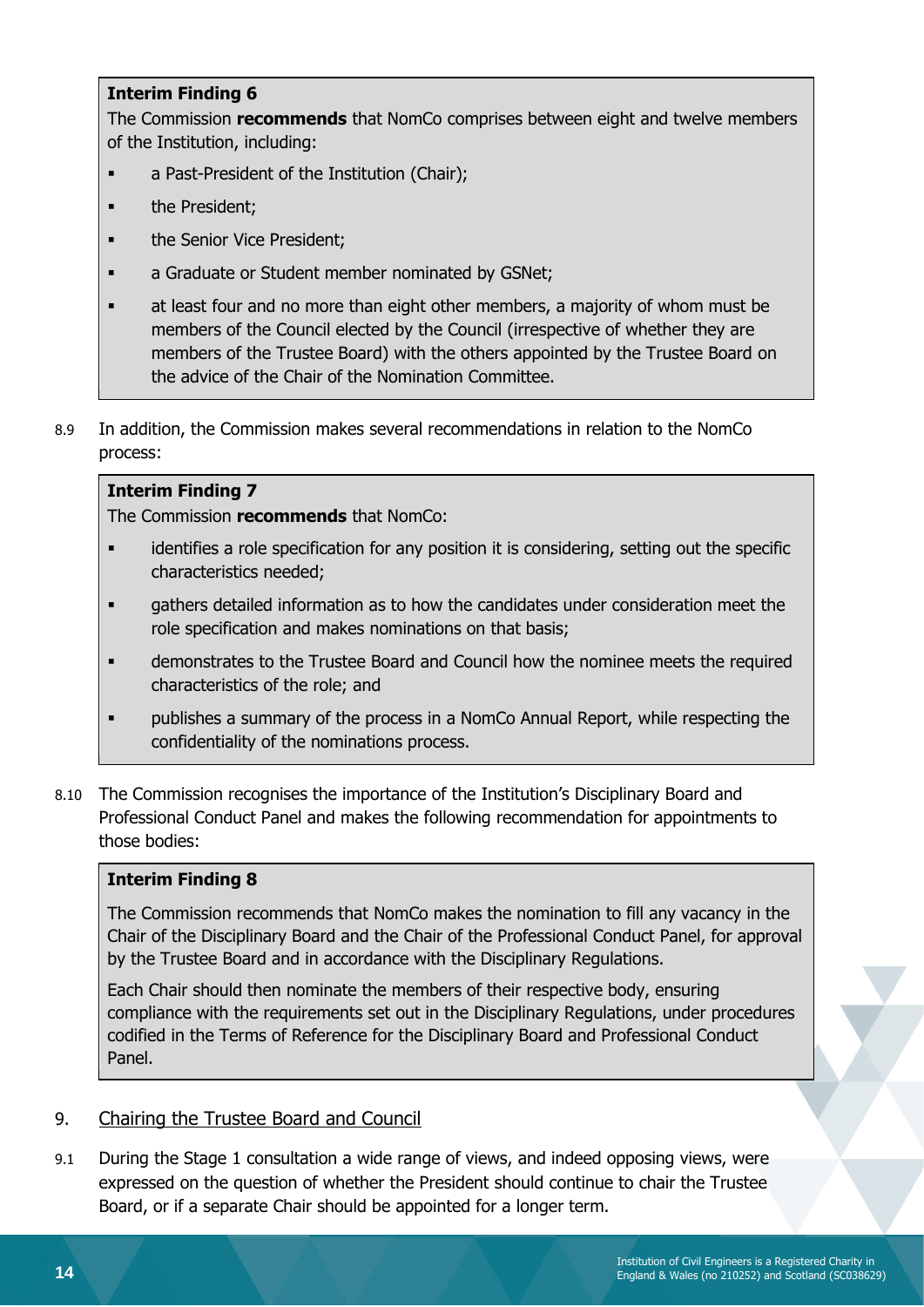- 9.2 In most of the nine comparator bodies, the President chairs the Trustee Board. However, three bodies - CIWEM, RTPI and (shortly) IStructE - appoint a Chair of the Trustee Board who is not the President, although the President remains a member of the Trustee Board.
- 9.3 There are three principal options for chairing the Trustee Board:
- 9.4 Option A: President chairs both the Trustee Board and the Council
	- 9.4.1 There is the view that the President should be the unquestioned leader of the Institution and this requires the President to chair its governing body. This is why the President has always chaired the ICE's trustees, previously as Chair of the Council and latterly as Chair of the Trustee Board. The President would also Chair the Council, given the importance of its advisory role.
	- 9.4.2 In Option A the President chairs both the Trustee Board and the Council, leading the Institution and ensuring strong alignment between the two bodies. The question of continuity is addressed by the fact the President will normally have served for three years as a succeeding Vice President. Any concerns about conflict of interest in the President chairing both the Trustee Board and the Council can be addressed in a number of ways, including: the appointment of a Vice Chair of Council to act if such an occasion arises; or the election by the Council of a chair who is not the President. If the President's time commitment becomes an issue, there should be the provision for the President to delegate the chairing of either the Council or the Trustee Board to the Senior Vice President.

#### 9.5 Option B: President chairs the Trustee Board but not the Council

- 9.5.1 If the concern about a possible conflict of interest is so significant that it cannot be mitigated by the measures identified above, an option is that the President could Chair the Trustee Board while the Council could be chaired by, say, the Senior Vice President. The President would still be a member of the Council, although not its chair.
- 9.5.2 In Option B the President continues to be the unquestioned leader of the Institution chairing its governing body. The question of continuity in Trustee Board leadership is addressed by the fact the President will normally have served for three years as a succeeding Vice President. It reduces the time commitment for the President and addresses any concerns about conflict of interest. However, the President no longer chairs the Council, which may be seen as reducing its influence, and the separation in the roles of Chair of Council and Chair of Trustee Board may lead to differences between the two bodies.

#### 9.6 Option C: President chairs the Council but not the Trustee Board

- 9.6.1 There is the view that it would be better to have a Chair of the Trustee Board who is not the President because:
	- it provides better continuity, as the Chair would be in place for a number of years compared to the one year a President is in office;
	- it avoids any conflict between the President's role as chair of both the Council and the Trustee Board; and
	- it reduces the President's workload in a busy year.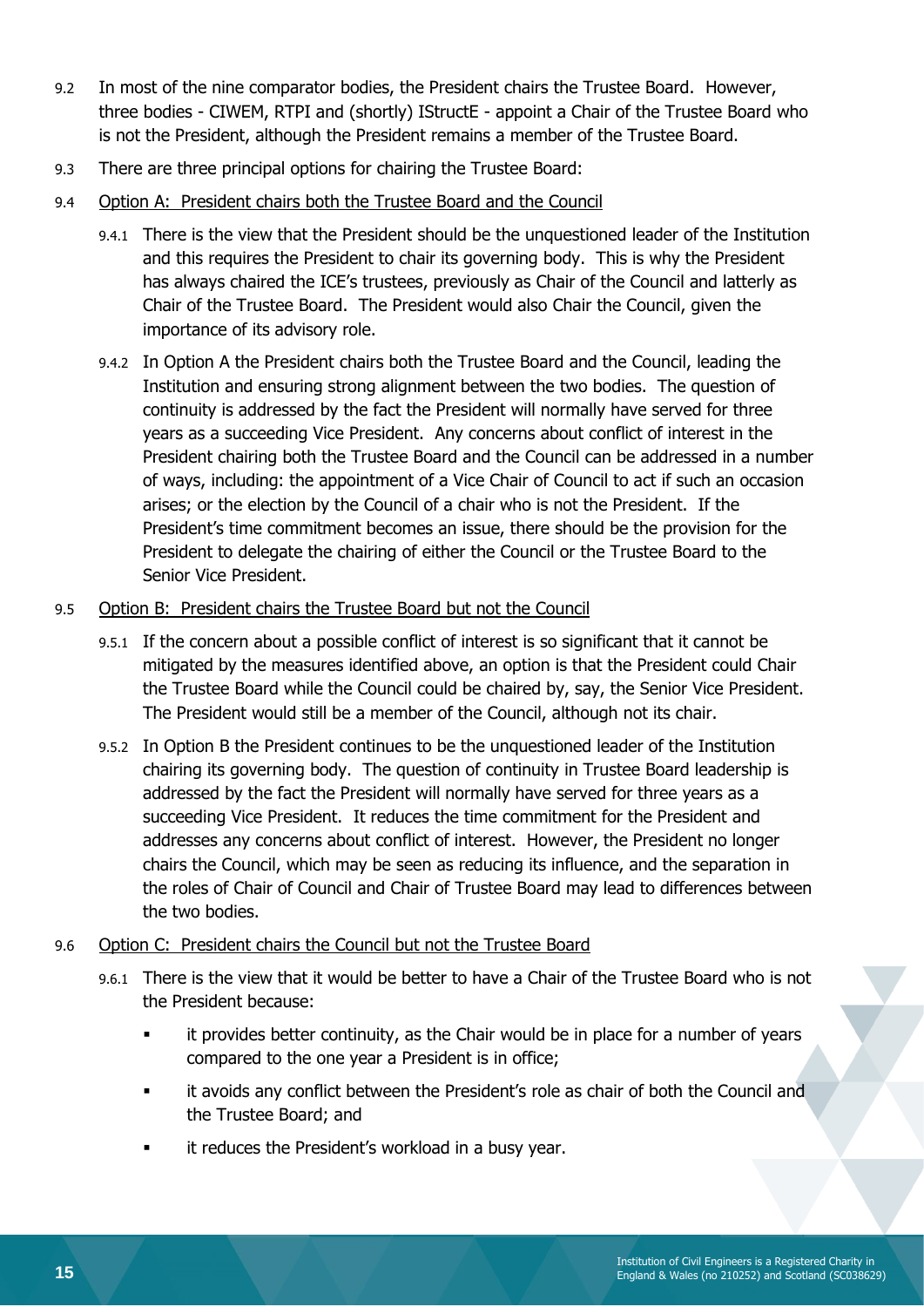- 9.6.2 The Board would elect one of the other trustees to serve as Chair for a period of, say, three years. The President would still be a member of the Trustee Board, although not its chair.
- 9.6.3 Option C provides continuity, avoids any conflict between the President's role as chair of both the Council and the Trustee Board, and reduces the President's workload in a busy year. However, there are concerns that the President is no longer the leader of the Institution and becomes a figurehead (because the real power is with the chair of the Board); there is the risk of tension between the President and the Chair; and there could be less alignment between the Council and the Trustee Board.
- 9.7 The Commission recognises the significance of the roles of chairing the Trustee Board and Council. It wishes to consult further on the three options given above. This will enable the Commission to develop a detailed recommendation in its Final Report.

The Commission seeks further views on the following options for chairing the Trustee Board and Council:

- Option A: President chairs both the Trustee Board and the Council (with measures to mitigate any conflict of interest)
- Option B: President chairs the Trustee Board but not the Council
- Option C: President chairs the Council but not the Trustee Board

#### 10. Roles of President and Vice Presidents

- 10.1 The NomCo canvases widely for nomination of candidates for Vice President (including those who may become President) and makes recommendations for the approval of the Trustee Board and the Council.
- 10.2 During the Commission's Stage 1 consultation, there was no weight of opinion to change the current process of nominating a President for approval by the Council. The Commission supports the current process and believes it is the best way to secure a President who has the experience and abilities to lead and represent the Institution.
- 10.3 However, the Commission makes recommendations about two aspects of the Terms of Reference for the President, which were agreed by the Council in October 2015.

#### **Interim Finding 10**

The Commission **recommends** that the President's Terms of Reference are revised to specify a more realistic time commitment and to include the important role of engaging with the ICE membership in the UK Regions and International Areas.

- 10.4 ICE currently has seven Vice Presidents, the second highest number of any of the comparator bodies.
- 10.5 In addition to the three succeeding Vice Presidents, there are also four 'non-succeeding' Vice Presidents. The non-succeeding Vice Presidents hold significant responsibilities for various ICE governance functions and chair principal Boards or Committees. They are not in the line of Presidential succession, although there is always the possibility they may become so.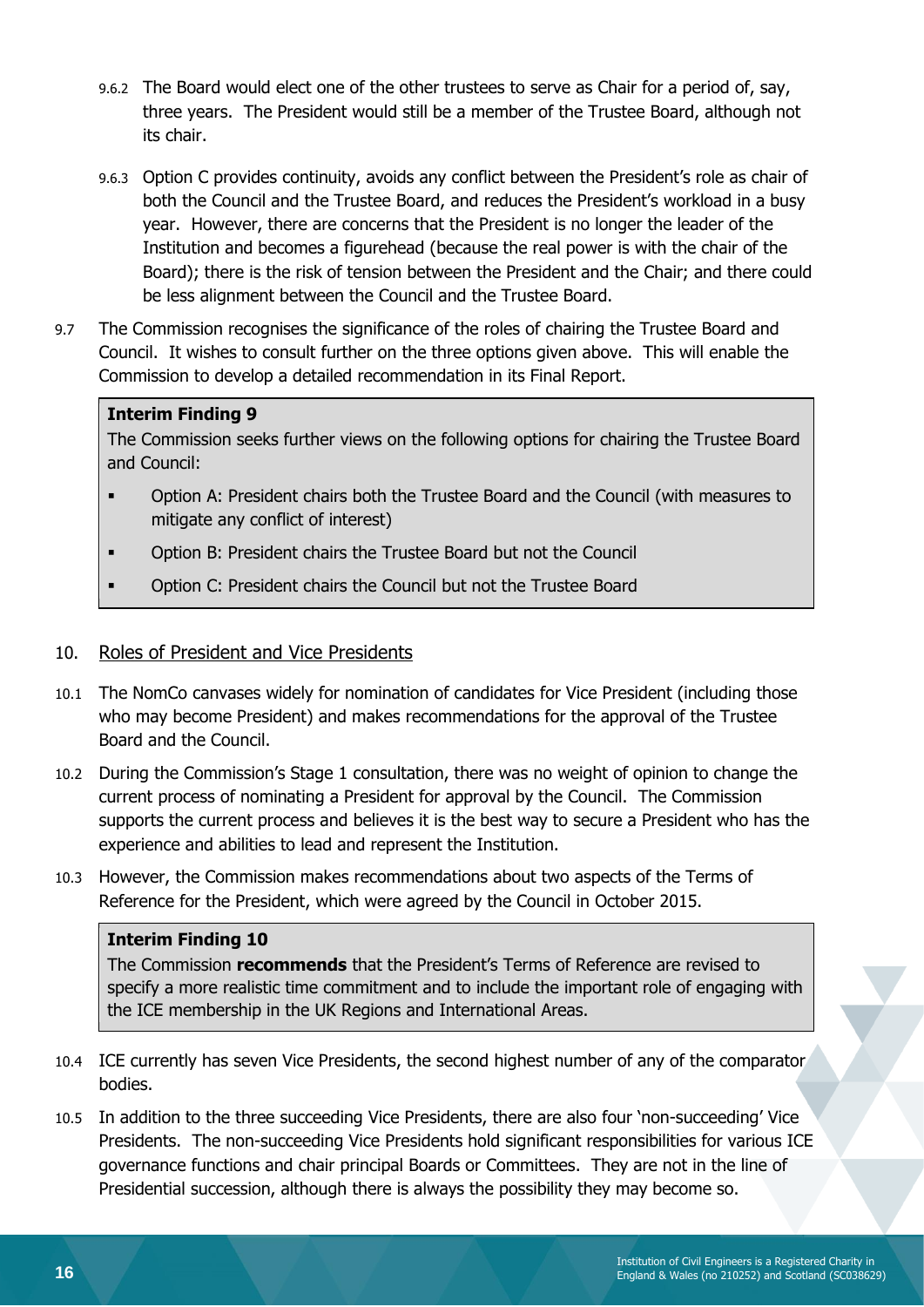- 10.6 The distinction between the three succeeding Vice Presidents and the four non-succeeding Vice Presidents has always been somewhat awkward; it is not made clear on the ICE website and many ICE members are unaware of it.
- 10.7 The current arrangement is somewhat in conflict with the key principle discussed in section [6](#page-7-0) that all trustees should have equal levels of responsibility, with each trustee normally leading on a portfolio.

The Commission seeks further views on the following options to uphold the key principle that all trustees should have equal levels of responsibility, and to avoid Non-Succeeding Vice-Presidents being seen as superior to other 'ordinary' trustees:

- Vice Presidents will be those trustees who are expected to succeed to the position of President, with other members of the Trustee Board holding the title 'Trustee', and all members normally allocated a particular portfolio; or
- all members of the Trustee Board except for the President should have the title of Vice-President with all members normally allocated a particular portfolio.

#### 11. Roles of Trustee Board and Council

- 11.1 ICE's current high-level governance comprises:
	- a Trustee Board which is responsible for governance decisions, where the board and individual trustees take collective responsibility; and
	- a Council whose main role is advisory, debating the issues for civil engineering and the profession, tendering advice to the Trustee Board and representing to the Trustee Board the views of the membership, but with some approval powers.
- 11.2 It is a combination with the potential to provide strong and effective governance, but it requires the roles and responsibilities to be crystal clear. The Council must not try to use its approval powers to micro-manage the activities of the Trustee Board (which would undermine the legal responsibility of the Trustee Board and adversely impact its effectiveness). And the Trustee Board must recognise the value of the Council's advice and member representation, and nurture strong engagement with it.
- 11.3 During the Stage 1 consultation, the Commission heard of the Council's success in fulfilling the role of debating, and advising on, significant issues facing civil engineering, the profession and society. We also heard from some who preferred to serve as part of a mainly advisory Council, influencing those strategic issues of importance without the responsibility of trustee duties and obligations.
- 11.4 Conversely, some concern was expressed that the Council would become a 'talking shop', with reduced influence, which could make it unattractive to prospective Council members.
- 11.5 The Commission believes there is scope to strengthen the role of the Council. However, that must not undermine the key principle that it is the Trustee Board which has ultimate control and responsibility for the governance of the Institution, with trustees having legal responsibilities in that regard. Strategic decisions and direction, including those which impact on the Institution's financial position, can only be made in one place – the Trustee Board.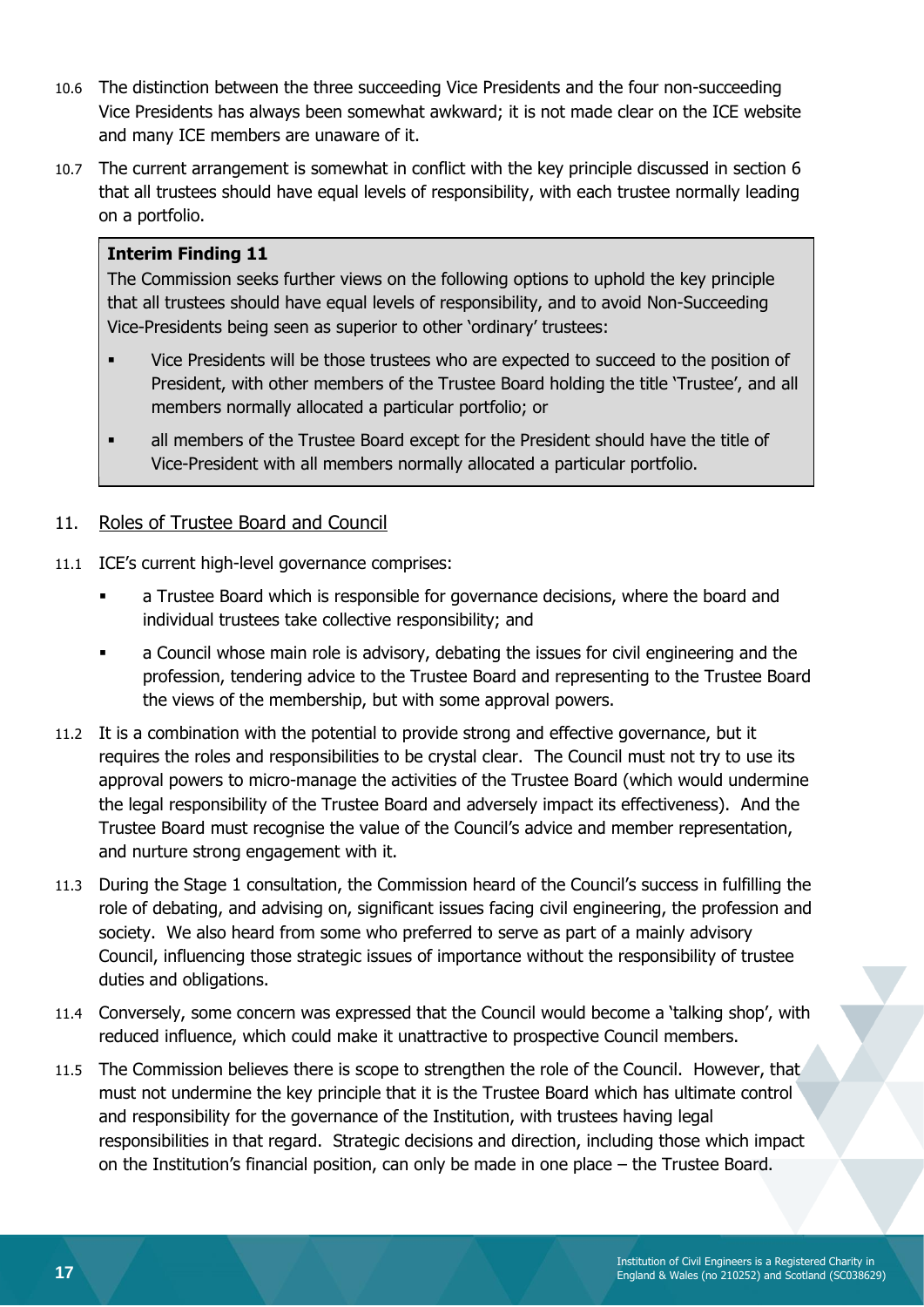The Commission **recommends** the following methods of strengthening the role of Council (without interfering with the Trustee Board's responsibilities, including the Board's ownership of the ICE Plan and Budget):

- **•** the Council should be recognised as the pinnacle of the Institution's Learning Society, with the Learning Society Committee and its Panels reporting through the Council, and the Vice- President Learning Society becoming a member of the Council as well as the Trustee Board;
- **•** there should be a trustee who is Vice President / Trustee for the Council, who will also act as Vice-Chair of the Council;
- the Terms of Reference of both the Trustee Board and the Council should include a requirement for the Trustee Board to consult Council on defined matters of particular significance; and
- the Trustee Board must provide a reasoned explanation to the Council on each occasion when it declines to accept the Council's advice on any significant point.
- 11.6 During the Stage 1 consultation and in an evidence session, an ICE member made pertinent points about the importance of all ICE members acting in accordance with the ICE Code of Professional Conduct. He pointed out there is a duty on members of the ICE to behave ethically, to do the right thing, to be truthful and honest and to act with probity and good faith.
- 11.7 Therefore, the Trustee Board's Terms of Reference rightly make it explicit that trustees must act ethically at all times.
- 11.8 Traditionally, the Senior Vice President has held the portfolio for Ethics and Professional Conduct. Given the other heavy demands on the Senior Vice President's time, including preparing for the Presidential year, the Commission believes it would increase the profile of Ethics and Professional Conduct if it was a dedicated portfolio for another trustee (ie not bundled with another portfolio). The Vice President / Trustee for Professional Conduct would attend the Professional Conduct Panel and chair the Ethics Committee.
- 11.9 Most Trustee bodies have the power to dismiss a trustee for reasons such as persistent nonattendance or gross misconduct. This does not seem to be a power available to the Trustee Board under By-Law 41 or its Terms of Reference.
- 11.10 Accordingly the Commission makes the following interim recommendations:

#### **Interim Finding 13**

The Commission **recommends** that one of the trustees should lead Ethics and Professional Conduct as a dedicated and exclusive portfolio.

The Commission **recommends** the Trustee Board should have the power to remove a trustee for justifiable reasons and following due process.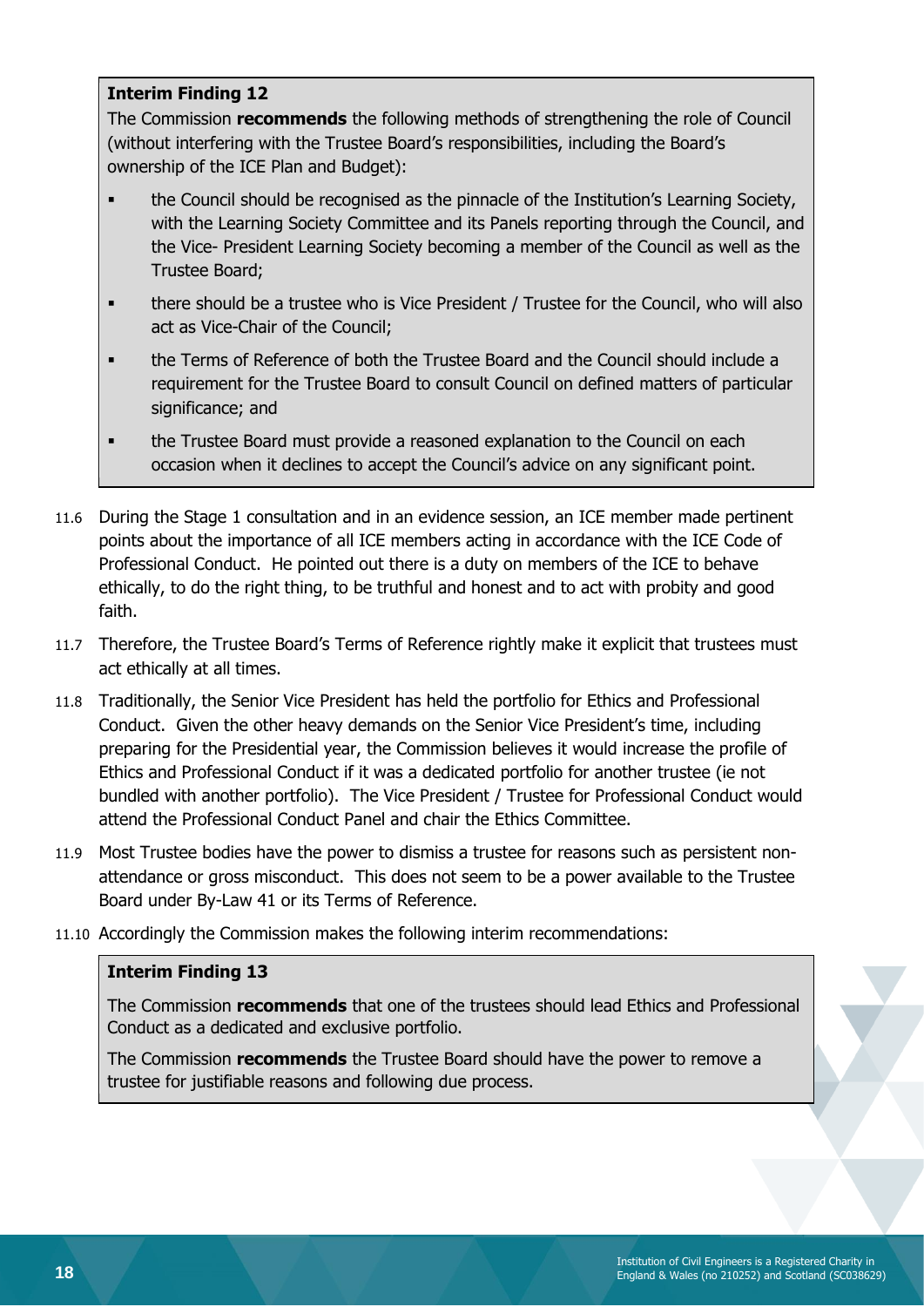#### 12. Transparency and Engagement

- 12.1 One of the key themes emerging from the Stage 1 consultation is the perception that ICE's governance arrangements have become remote from, and lack accountability to, ICE members. Whether this is a perception or reality does not really matter as perception is just as powerful.
- 12.2 The Commission believes this is a significant issue which must be addressed by the Trustee Board and the Council. We are confident that our recommendations will go a long way to addressing these perceptions, together with a focus on transparency and engagement.
- 12.3 Transparency and openness are vital elements in building confidence in the Institution's governance. The Commission suggests the following, relatively straightforward, ways of improving transparency by publishing additional material in the relevant section of the ICE website:
	- **■** a plain English guide to the ICE's governance arrangements;
	- the Trustee Board ToR and the Council Constitution and ToR:
	- the comprehensive 'Governance Handbook' which is produced as an induction guide to new trustees;
	- the Trustee Board minutes once they are confirmed;
	- details of how an ICE member may apply to attend a Council meeting as an observer;
	- **•** the President's calendar (past and forthcoming principal events) so that members may be aware of the President's considerable activities; and
	- an annual Transparency Report, perhaps as part of the Institution's Annual Report.

#### **Interim Finding 14**

The Commission **recommends** that the Trustee Board and Council considers improving transparency as suggested in this section.

- 12.4 One of the key tasks of a trustee board is engagement understanding both the internal and external environment. Many boards do this by undertaking targeted visits, and there is no doubt that the ICE President, Senior Vice President and the Director General and Secretary undertake many such visits through the UK and internationally.
- 12.5 Another means for boards to understand the environment is to invite particular groups to present on key issues at board meetings. The Commission believes it is particularly important for the Board to hear from aspiring members (Graduate and Student members) and we believe the Trustee Board should discuss with GSNet the possibility of an aspiring member attending board meetings as an observer, or non-voting participant.

#### **Interim Finding 15**

The Commission **recommends** that the Trustee Board considers a programme of inviting particular groups to present to it, in order to understand the internal and external environment, and the Trustee Board should discuss with GSNet the possibility of an aspiring member attending board meetings as an observer, or non-voting participant, on a regular basis.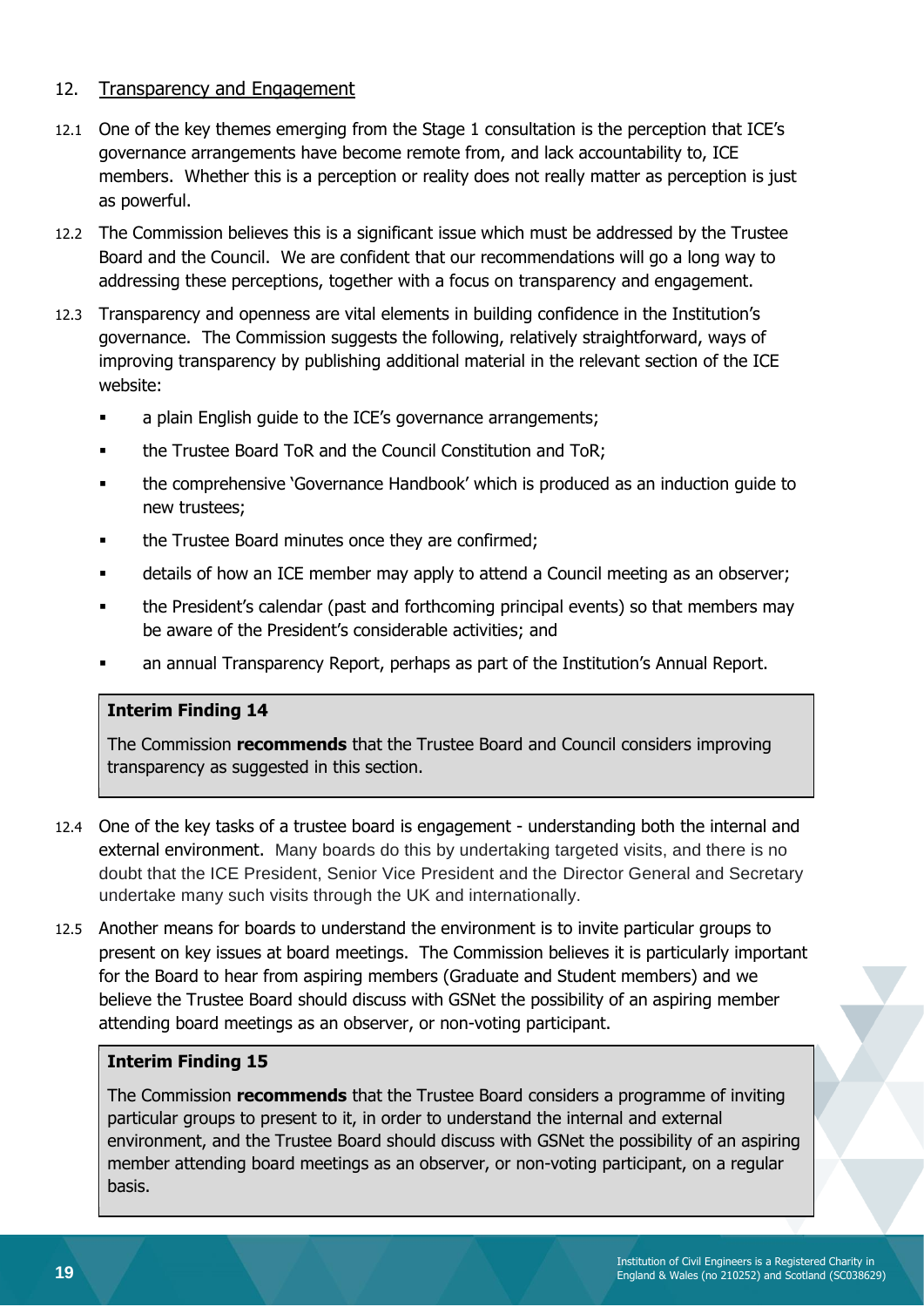- 12.6 The Commission shares the concern of some members who responded to the Stage 1 consultation about the low level of engagement in the 2018 governance vote (9%) and, similarly in Council elections (2016: 7.5%, 2017: 8.9%, 2018: 9.2% and 2019 9.1%).
- 12.7 This is not healthy. The Commission recommends that the Trustee Board and Council examine this issue in depth, benchmarking with comparator bodies, seeking out the root cause through member engagement surveys and taking the advice of specialists such as the Electoral Reform Society. All with the purpose of improving member engagement in key governance votes.

The Commission **recommends** that the Trustee Board and Council examine in depth the low turnout in ICE governance votes and elections, benchmarking with comparator bodies, seeking out the root cause through member engagement surveys and taking the advice of specialists such as the Electoral Reform Society; all with the purpose of improving member engagement in key governance votes.

#### 13. Special General Meetings

- 13.1 The Commission's Terms of Reference require us to consider how SGMs can be more accessible to voting members.
- 13.2 The By-Laws provide that the Trustee Board must call an SGM upon a requisition in writing of 60 Corporate Members (By-Law 68). The ICE threshold is at the lower end of the range of the comparator bodies; however, calls for an SGM are rare. Last year's SGM has been the only one called in the last 40 years, and that was because of genuine concerns.

#### **Interim Finding 17**

The Commission **recommends** there should be no change to the number of members required to requisition an SGM but, in the event there are repeated or vexatious calls for SGMs, the Trustee Board should reconsider the matter.

- 13.3 The Commission heard from a Graduate Member who, while realising he could not vote, wished to contribute to the debate at the SGM but was challenged by another member.
- 13.4 The By-Laws imply that ICE members who are not Voting Members may attend the SGM, but are silent on whether or not they may speak at the meeting.

#### **Interim Finding 18**

The Commission **recommends** that the By-Laws are amended to make clear that non-Voting Members may make an oral contribution at an SGM.

- 13.5 The By-Laws provide that votes at an SGM may only be cast in person at the meeting.
- 13.6 This is manifestly unfair to members who are unable to travel to attend the SGM in person. It is not appropriate for a global membership organisation. There is a clear need to provide for electronic voting.